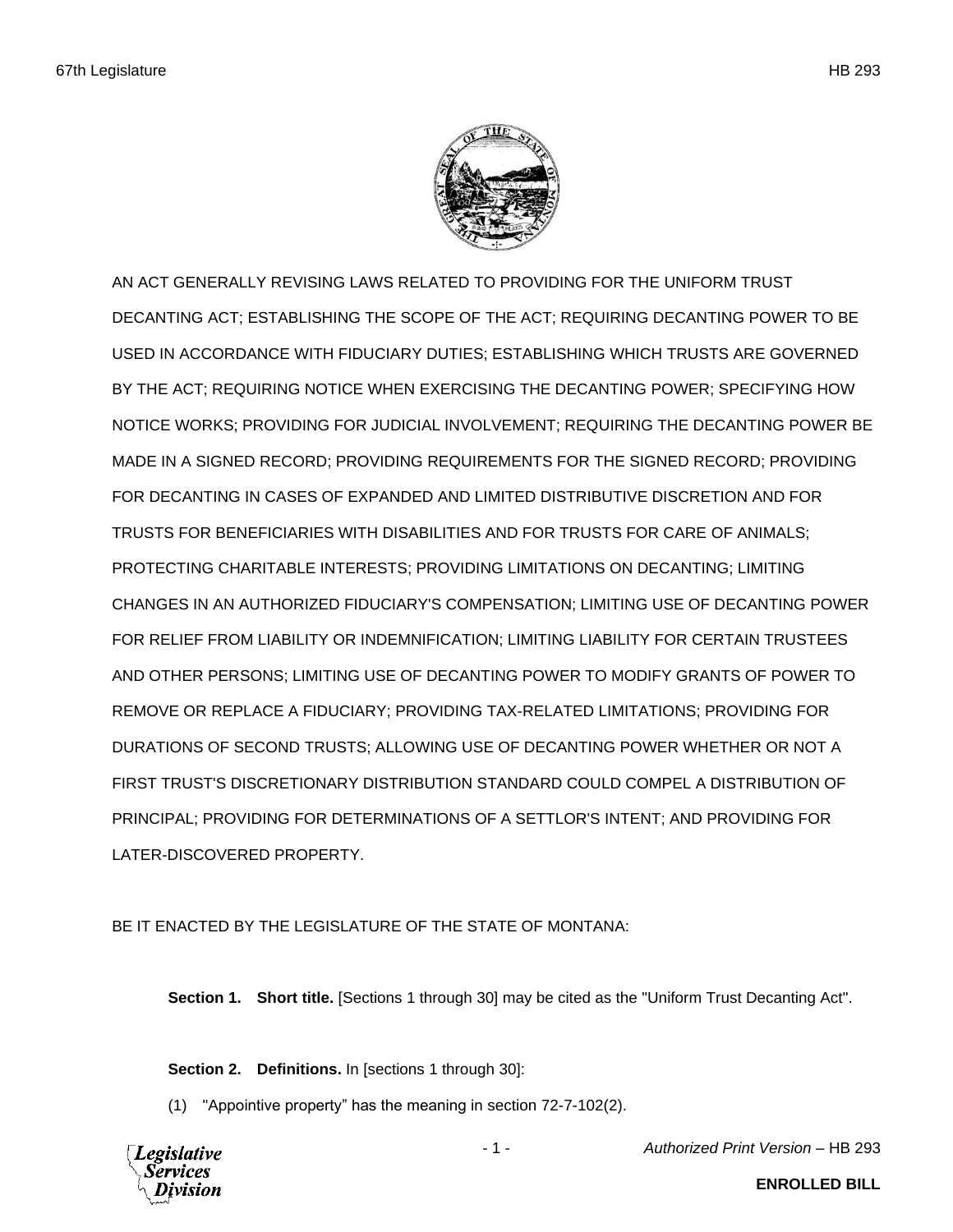67th Legislature HB 293

(2) "Ascertainable standard" means a standard relating to an individual's health, education, support,

or maintenance within the meaning of 26 U.S.C. 2041(b)(1)(A), as amended, or 26 U.S.C. 2514(c)(1), as

amended, and any applicable regulations.

(3) "Authorized fiduciary" means:

(a) a trustee or other fiduciary, other than a settlor, that has discretion to distribute or direct a trustee to distribute part or all of the principal of the first trust to one or more current beneficiaries;

(b) a special fiduciary appointed under [section 9]; or

(c) a special-needs fiduciary under [section 13].

(4) "Beneficiary" means a person that:

(a) has a present or future, vested or contingent, beneficial interest in a trust;

(b) holds a power of appointment over trust property; or

(c) is an identified charitable organization that will or may receive distributions under the terms of the

trust.

(5) "Charitable interest" means an interest in a trust that:

(a) is held by an identified charitable organization and makes the organization a qualified beneficiary;

(b) benefits only charitable organizations and, if the interest were held by an identified charitable

organization, would make the organization a qualified beneficiary; or

(c) is held solely for charitable purposes and, if the interest were held by an identified charitable

organization, would make the organization a qualified beneficiary.

(6) "Charitable organization" means:

(a) a person, other than an individual, organized and operated exclusively for charitable purposes; or

(b) a government or governmental subdivision, agency, or instrumentality, to the extent it holds funds exclusively for a charitable purpose.

(7) "Charitable purpose" means the relief of poverty, the advancement of education or religion, the promotion of health, a municipal or other governmental purpose, or another purpose the achievement of which is beneficial to the community.

(8) "Court" means the court in this state having jurisdiction in matters relating to trusts.

(9) "Current beneficiary" means a beneficiary that on the date the beneficiary's qualification is



- 2 - *Authorized Print Version* – HB 293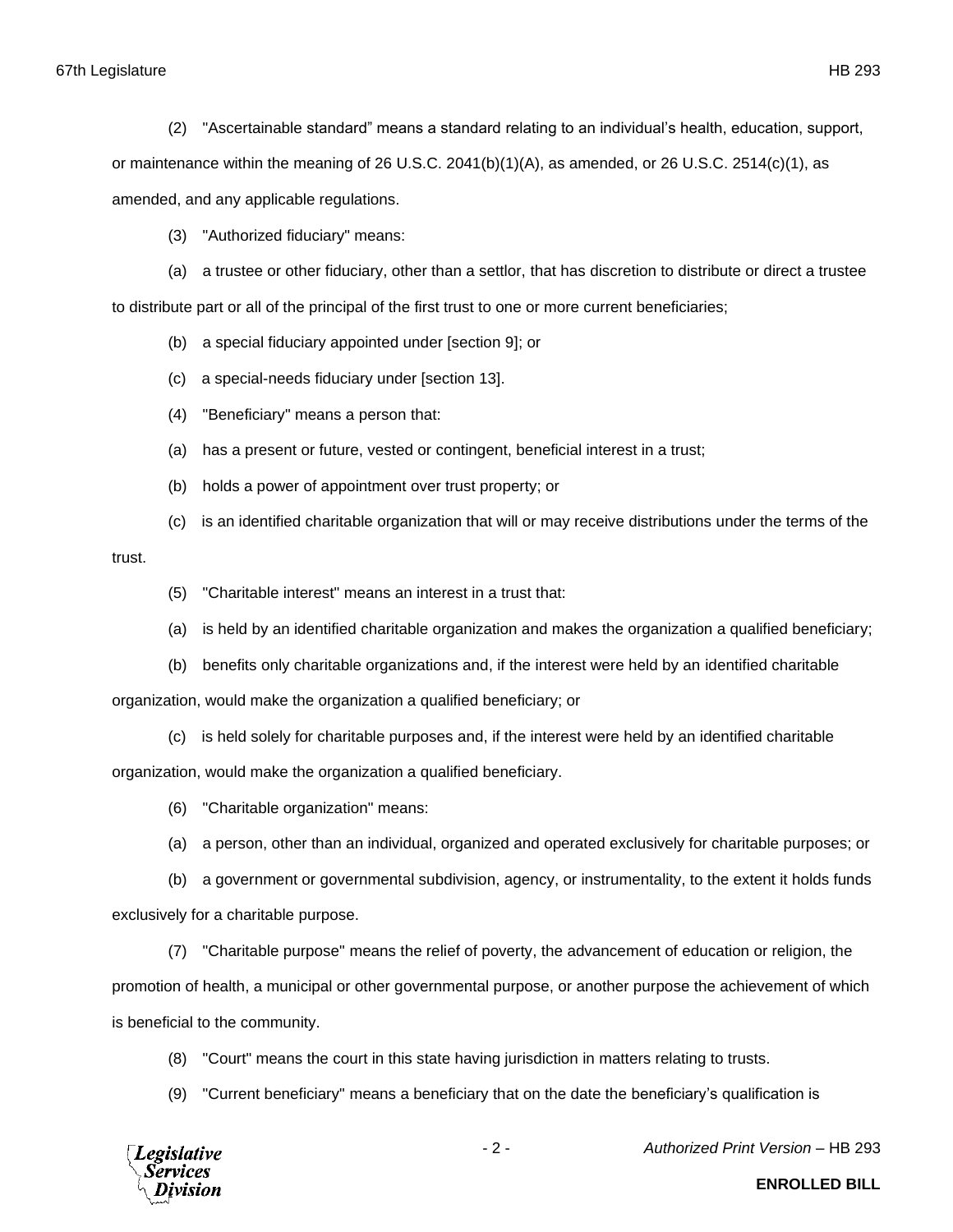determined is a distributee or permissible distributee of trust income or principal. The term includes the holder of a presently exercisable general power of appointment but does not include a person that is a beneficiary only because the person holds any other power of appointment.

(10) "Decanting power" or "the decanting power" means the power of an authorized fiduciary under [sections 1 through 30] to distribute property of a first trust to one or more second trusts or to modify the terms of the first trust.

(11) "Expanded distributive discretion" means a discretionary power of distribution that is not limited to an ascertainable standard or a reasonably definite standard.

(12) "First trust" means a trust over which an authorized fiduciary may exercise the decanting power.

- (13) "First-trust instrument" means the trust instrument for a first trust.
- (14) "General power of appointment" has the meaning in section 72-7-102(6).
- (15) "Jurisdiction", with respect to a geographic area, includes a state or country.
- (16) "Person" has the meaning in section 72-38-103(12).
- (17) "Power of appointment" has the meaning in section 72-7-102(13).
- (18) "Powerholder" has the meaning in section 72-7-102(14).
- (19) "Presently exercisable power of appointment" means a power of appointment exercisable by the

powerholder at the relevant time. The term:

(a) includes a power of appointment exercisable only after the occurrence of a specified event, the

satisfaction of an ascertainable standard, or the passage of a specified time only after:

- (i) the occurrence of the specified event;
- (ii) the satisfaction of the ascertainable standard; or
- (iii) the passage of the specified time; and
- (b) does not include a power exercisable only at the powerholder's death.
- (20) "Qualified beneficiary" means a beneficiary that on the date the beneficiary's qualification is

determined:

(a) is a distributee or permissible distributee of trust income or principal;

(b) would be a distributee or permissible distributee of trust income or principal if the interests of the

distributees described in subsection (20)(a) terminated on that date without causing the trust to terminate; or



- 3 - *Authorized Print Version* – HB 293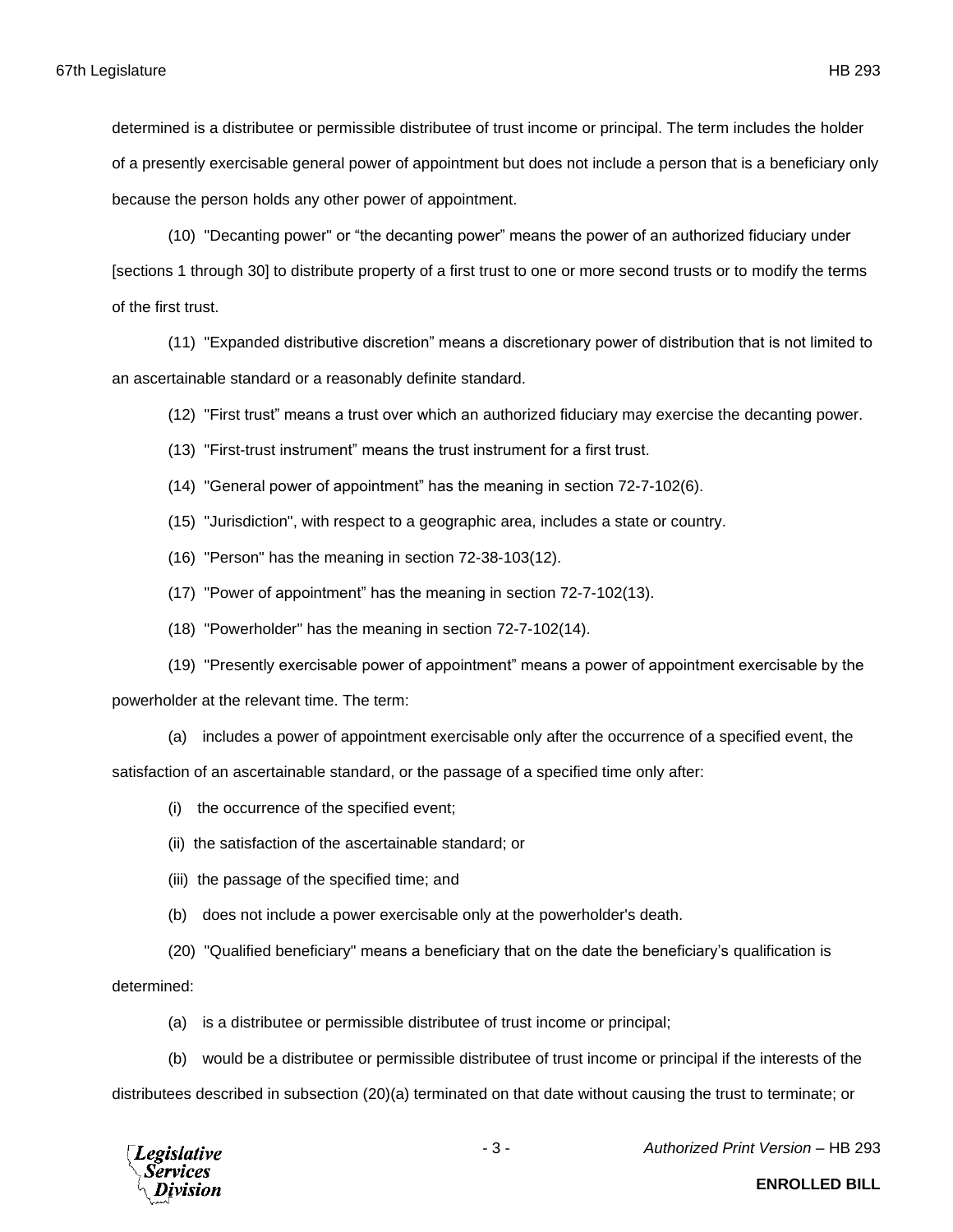(c) would be a distributee or permissible distributee of trust income or principal if the trust terminated on that date.

(21) "Reasonably definite standard" means a clearly measurable standard under which a holder of a power of distribution is legally accountable within the meaning of 26 U.S.C. 674(b)(5)(A), as amended, and any applicable regulations.

(22) "Record" means information that is inscribed on a tangible medium or that is stored in an electronic or other medium and is retrievable in perceivable form.

(23) "Second trust" means:

(a) a first trust after modification under [sections 1 through 30]; or

(b) a trust to which a distribution of property from a first trust is or may be made under [sections 1 through 30].

(24) "Second-trust instrument" means the trust instrument for a second trust.

(25) "Settlor", except as otherwise provided in [section 25], means a person, including a testator, that creates or contributes property to a trust. If more than one person creates or contributes property to a trust, each person is a settlor of the portion of the trust property attributable to the person's contribution except to the extent another person has power to revoke or withdraw that portion.

(26) "Sign" means, with present intent to authenticate or adopt a record:

- (a) to execute or adopt a tangible symbol; or
- (b) to attach to or logically associate with the record an electronic symbol, sound, or process.
- (27) "State" has the meaning in section 72-38-103(20).
- (28) "Terms of the trust" means:
- (a) except as otherwise provided in subsection (28)(b), the manifestation of the settlor's intent

regarding a trust's provisions as:

- (i) expressed in the trust instrument; or
- (ii) established by other evidence that would be admissible in a judicial proceeding; or
- (b) the trust's provisions as established, determined, or amended by:
- (i) a trustee or other person in accordance with applicable law;
- (ii) a court order; or



- 4 - *Authorized Print Version* – HB 293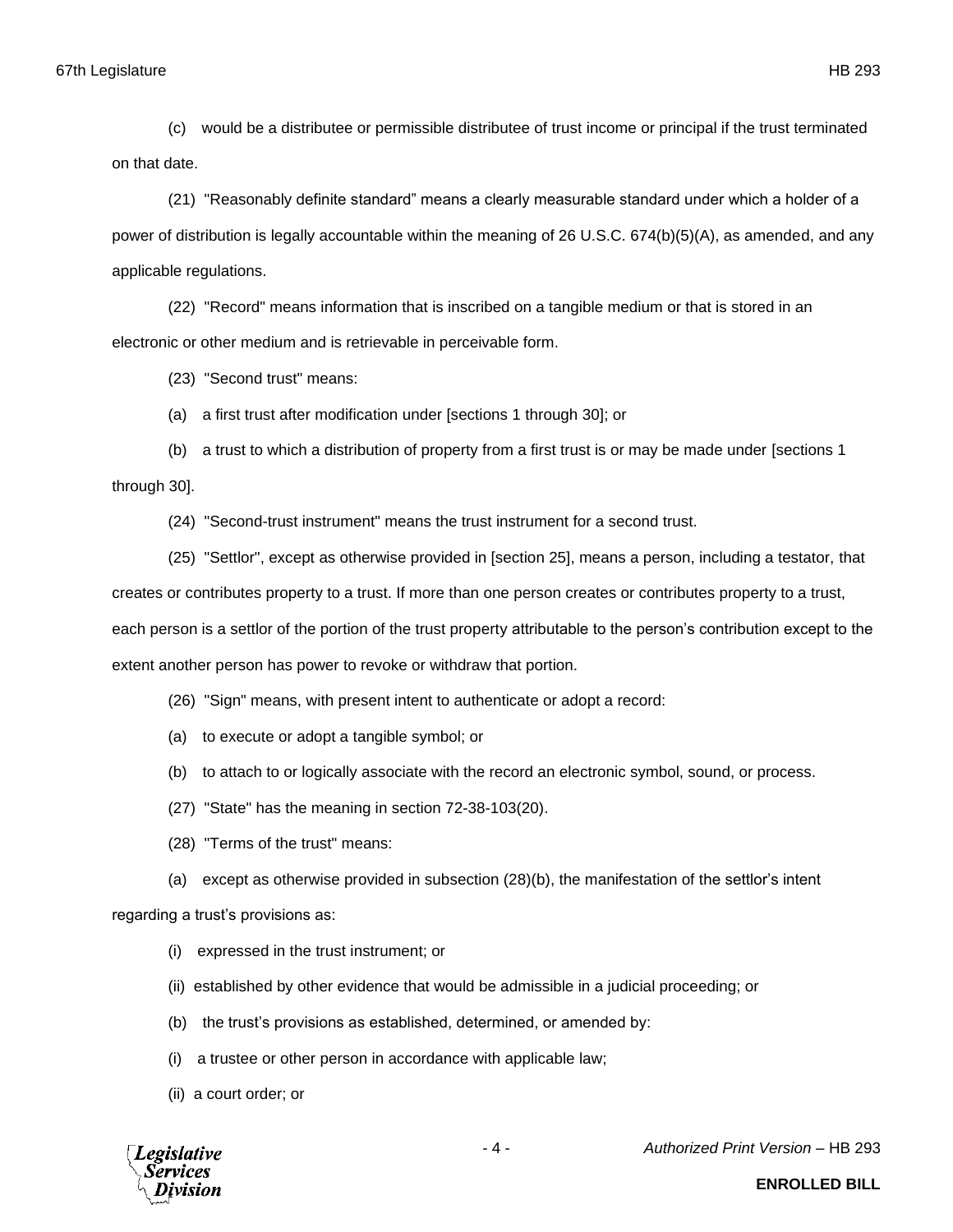(iii) a nonjudicial settlement agreement under 72-38-111.

(29) "Trust instrument" means a record executed by the settlor to create a trust or by any person to create a second trust that contains some or all of the terms of the trust, including any amendments.

**Section 3. Scope.** (1) Except as provided in subsections (2) and (3), [sections 1 through 30] applies to an express trust that is irrevocable or revocable by the settlor only with the consent of the trustee or a person holding an adverse interest.

(2) [Sections 1 through 30] does not apply to a trust held solely for charitable purposes.

(3) Subject to [section 15], a trust instrument may restrict or prohibit exercise of the decanting power.

(4) [Sections 1 through 30] does not limit the power of a trustee, powerholder, or other person to distribute or appoint property in further trust or to modify a trust under the trust instrument, law of this state other than [sections 1 through 30], common law, a court order, or a nonjudicial settlement agreement.

(5) [Sections 1 through 30] does not affect the ability of a settlor to provide in a trust instrument for the distribution of the trust property or appointment in further trust of the trust property or for modification of the trust instrument.

**Section 4. Fiduciary duty.** (1) In exercising the decanting power, an authorized fiduciary shall act in accordance with its fiduciary duties, including the duty to act in accordance with the purposes of the first trust.

(2) [Sections 1 through 30] does not create or imply a duty to exercise the decanting power or to inform beneficiaries about the applicability of [sections 1 through 30].

(3) Except as otherwise provided in a first-trust instrument, for purposes of [sections 1 through 30] and sections 72-38-801 and 72-38-802(1), the terms of the first trust are deemed to include the decanting power.

**Section 5. Application -- governing law.** [Sections 1 through 30] applies to a trust created before, on, or after [the effective date of sections 1 through 30] that:

(1) has its principal place of administration in this state, including a trust whose principal place of administration has been changed to this state; or

**Legislative** Services

- 5 - *Authorized Print Version* – HB 293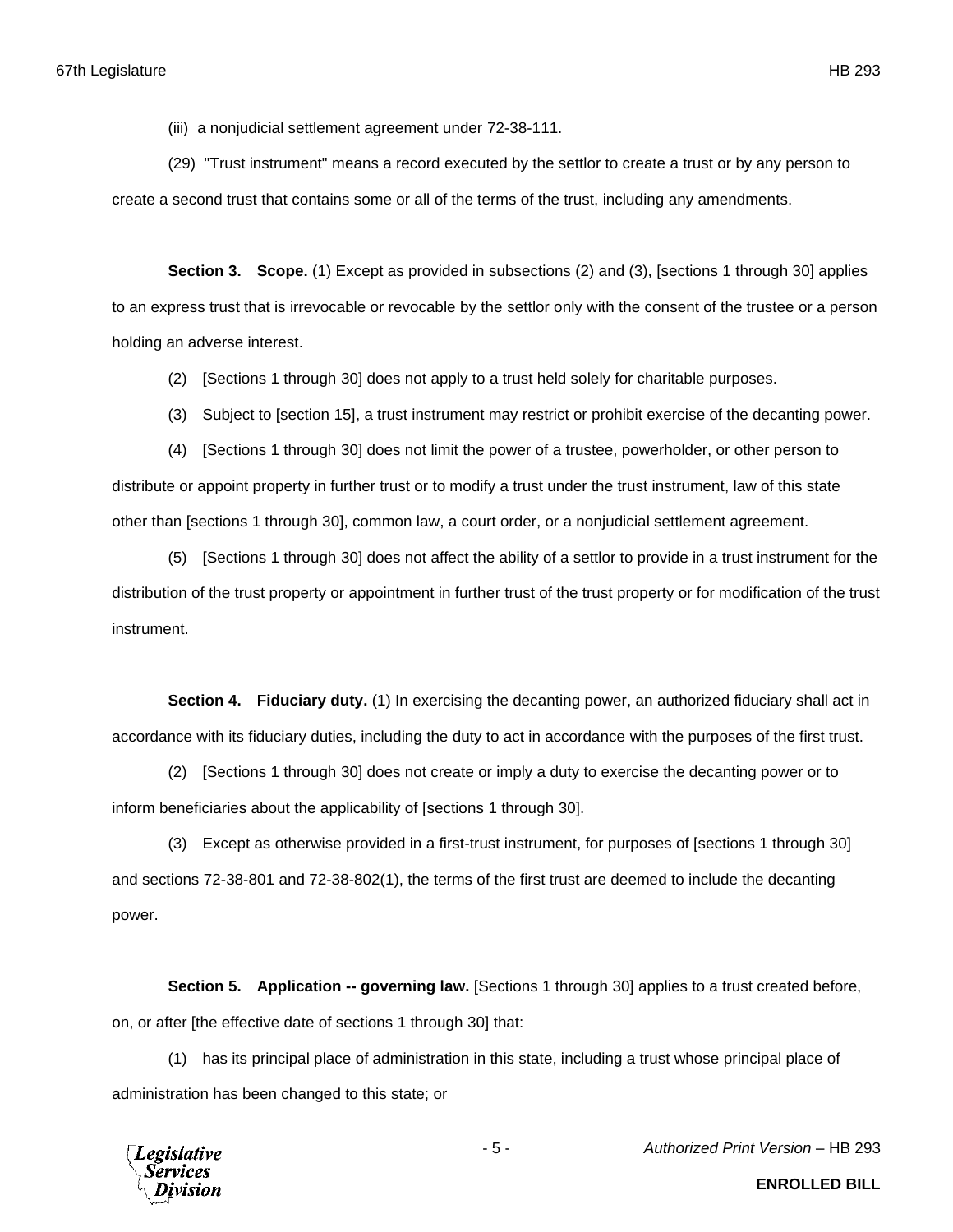(2) provides by its trust instrument that is governed by the law of this state or is governed by the law of this state for the purpose of:

(a) administration, including administration of a trust whose governing law for purposes of administration has been changed to the law of this state;

(b) construction of terms of the trust; or

(c) determining the meaning or effect of terms of the trust.

**Section 6. Reasonable reliance.** A trustee or other person that reasonably relies on the validity of a distribution of part or all of the property of a trust to another trust, or a modification of a trust, under [sections 1 through 30], law of this state other than [sections 1 through 30], or the law of another jurisdiction is not liable to any person for any action or failure to act as a result of the reliance.

**Section 7. Notice -- exercise of decanting power.** (1) In this section, a notice period begins on the day notice is given under subsection (3) and ends 60 days after the day notice is given.

(2) Except as otherwise provided in [sections 1 through 30], an authorized fiduciary may exercise the decanting power without the consent of any person and without court approval.

(3) Except as otherwise provided in subsection (6), an authorized fiduciary shall give notice in a record of the intended exercise of the decanting power not later than 60 days, exclusive of the day notice is given, before the exercise to:

(a) each settlor of the first trust, if living or then in existence;

- (b) each qualified beneficiary of the first trust;
- (c) each holder of a presently exercisable power of appointment over any part or all of the first trust;
- (d) each person that currently has the right to remove or replace the authorized fiduciary;
- (e) each other fiduciary of the first trust;
- (f) each fiduciary of the second trust; and
- $(q)$  the attorney general, if [section 14(2)] applies.

(4) An authorized fiduciary is not required to give notice under subsection (3) to a person that is not known to the fiduciary or is known to the fiduciary but cannot be located by the fiduciary after reasonable



- 6 - *Authorized Print Version* – HB 293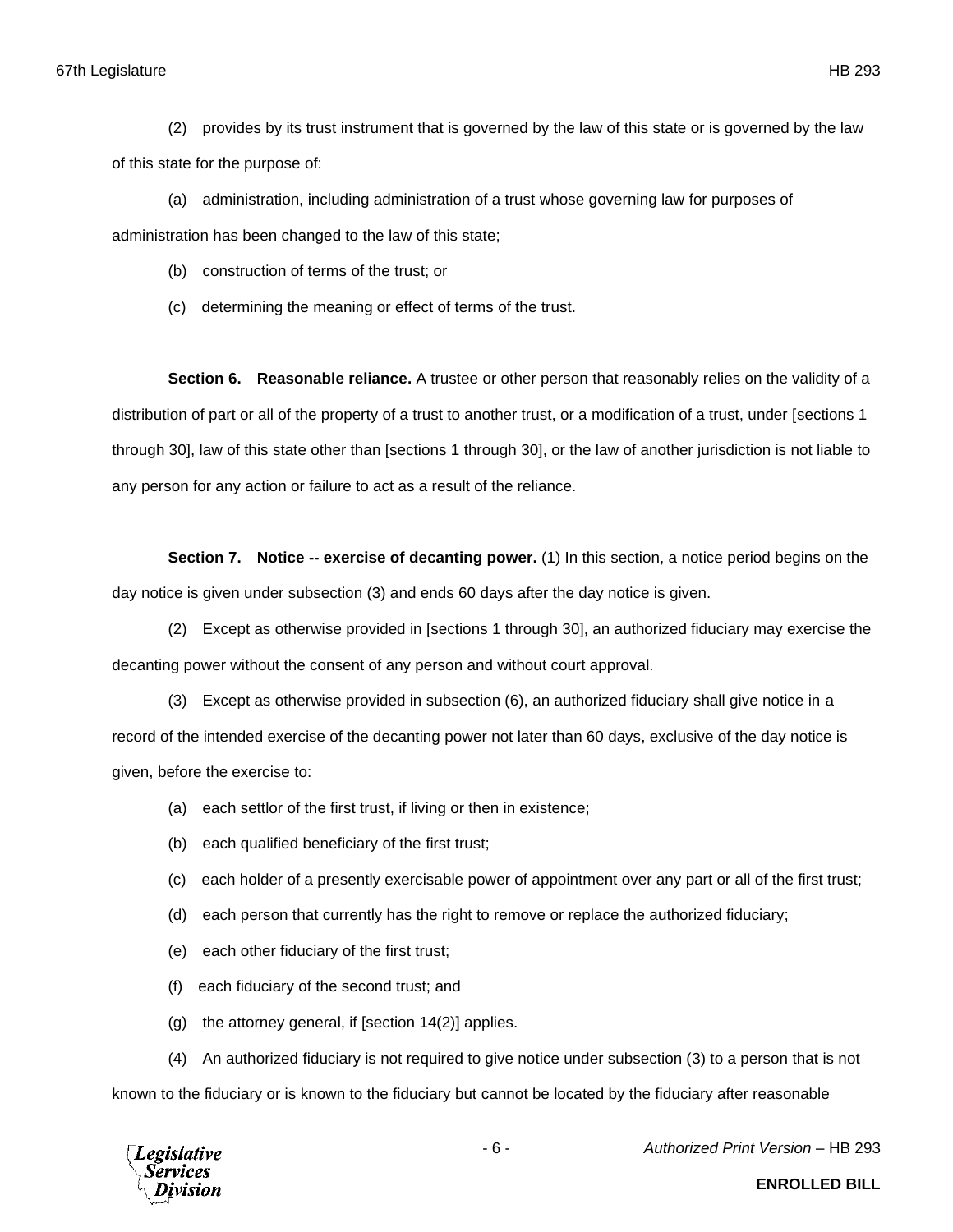diligence.

- (a) specify the manner in which the authorized fiduciary intends to exercise the decanting power;
- (b) specify the proposed effective date for exercise of the power;
- (c) include a copy of the first-trust instrument; and
- (d) include a copy of all second-trust instruments.
- (6) The decanting power may be exercised before expiration of the notice period under subsection (1)

if all persons entitled to receive notice waive the period in a signed record.

(7) The receipt of notice, waiver of the notice period, or expiration of the notice period does not affect the right of a person to file an application under [section 9] asserting that:

(a) an attempted exercise of the decanting power is ineffective because it did not comply with [sections 1 through 30] or was an abuse of discretion or breach of fiduciary duty; or

(b) [section 22] applies to the exercise of the decanting power.

(8) An exercise of the decanting power is not ineffective because of the failure to give notice to one or more persons under subsection (3) if the authorized fiduciary acted with reasonable care to comply with subsection (3).

**Section 8. Representation.** (1) Notice to a person with authority to represent and bind another person under a first-trust instrument or Title 72, chapter 38, part 3, has the same effect as notice given directly to the person represented.

(2) Consent of or waiver by a person with authority to represent and bind another person under a firsttrust instrument or Title 72, chapter 38, part 3, is binding on the person represented unless the person represented objects to the representation before the consent or waiver otherwise would become effective.

(3) A person with authority to represent and bind another person under a first-trust instrument or Title 72, chapter 38, part 3, may file an application under [section 9] on behalf of the person represented.

(4) A settlor may not represent or bind a beneficiary under [sections 1 through 30].

**Section 9. Court involvement.** (1) On application of an authorized fiduciary, a person entitled to



**ENROLLED BILL**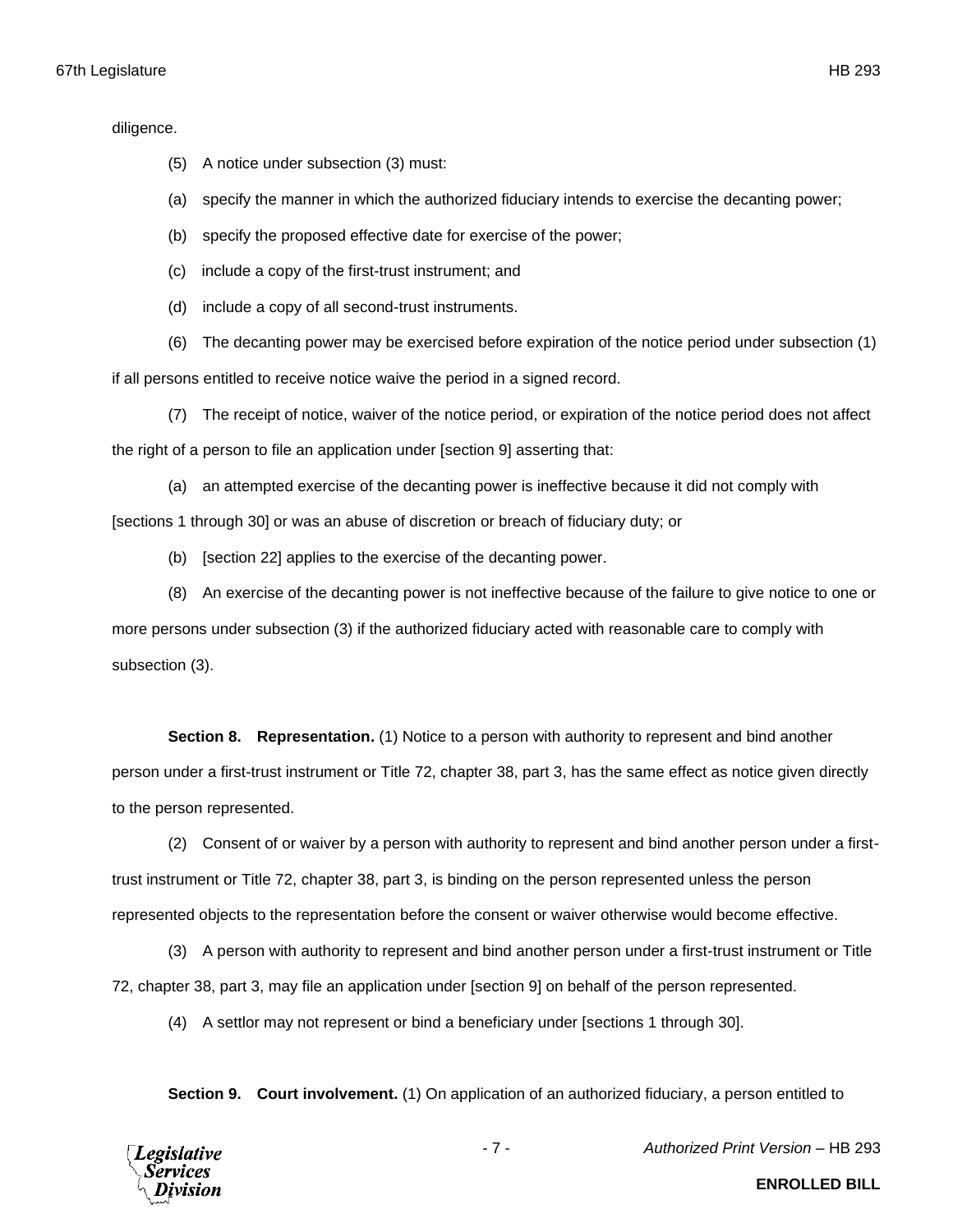notice under [section 7(3)], a beneficiary, or with respect to a charitable interest the attorney general or other person that has standing to enforce the charitable interest, the court may:

(a) provide instructions to the authorized fiduciary regarding whether a proposed exercise of the decanting power is permitted under [sections 1 through 30] and consistent with the fiduciary duties of the authorized fiduciary;

(b) appoint a special fiduciary and authorize the special fiduciary to determine whether the decanting power should be exercised under [sections 1 through 30] and to exercise the decanting power;

(c) approve an exercise of the decanting power;

(d) determine that a proposed or attempted exercise of the decanting power is ineffective because:

(i) after applying [section 22], the proposed or attempted exercise does not or did not comply with [sections 1 through 30]; or

(ii) the proposed or attempted exercise would be or was an abuse of the fiduciary's discretion or a breach of fiduciary duty;

(e) determine the extent to which [section 22] applies to a prior exercise of the decanting power;

(f) provide instructions to the trustee regarding the application of [section 22] to a prior exercise of the decanting power; or

(g) order other relief to carry out the purposes of [sections 1 through 30].

(2) On application of an authorized fiduciary, the court may approve:

(a) an increase in the fiduciary's compensation under [section 16]; or

(b) a modification under [section 18] of a provision granting a person the right to remove or replace the fiduciary.

**Section 10. Formalities.** An exercise of the decanting power must be made in a record signed by an authorized fiduciary. The signed record must, directly or by reference to the notice required by [section 7], identify the first trust and the second trust or trusts and state the property of the first trust being distributed to each second trust and the property, if any, that remains in the first trust.

**Section 11. Decanting power under expanded distributive discretion.** (1) In this section:

**Legislative** Services

- 8 - *Authorized Print Version* – HB 293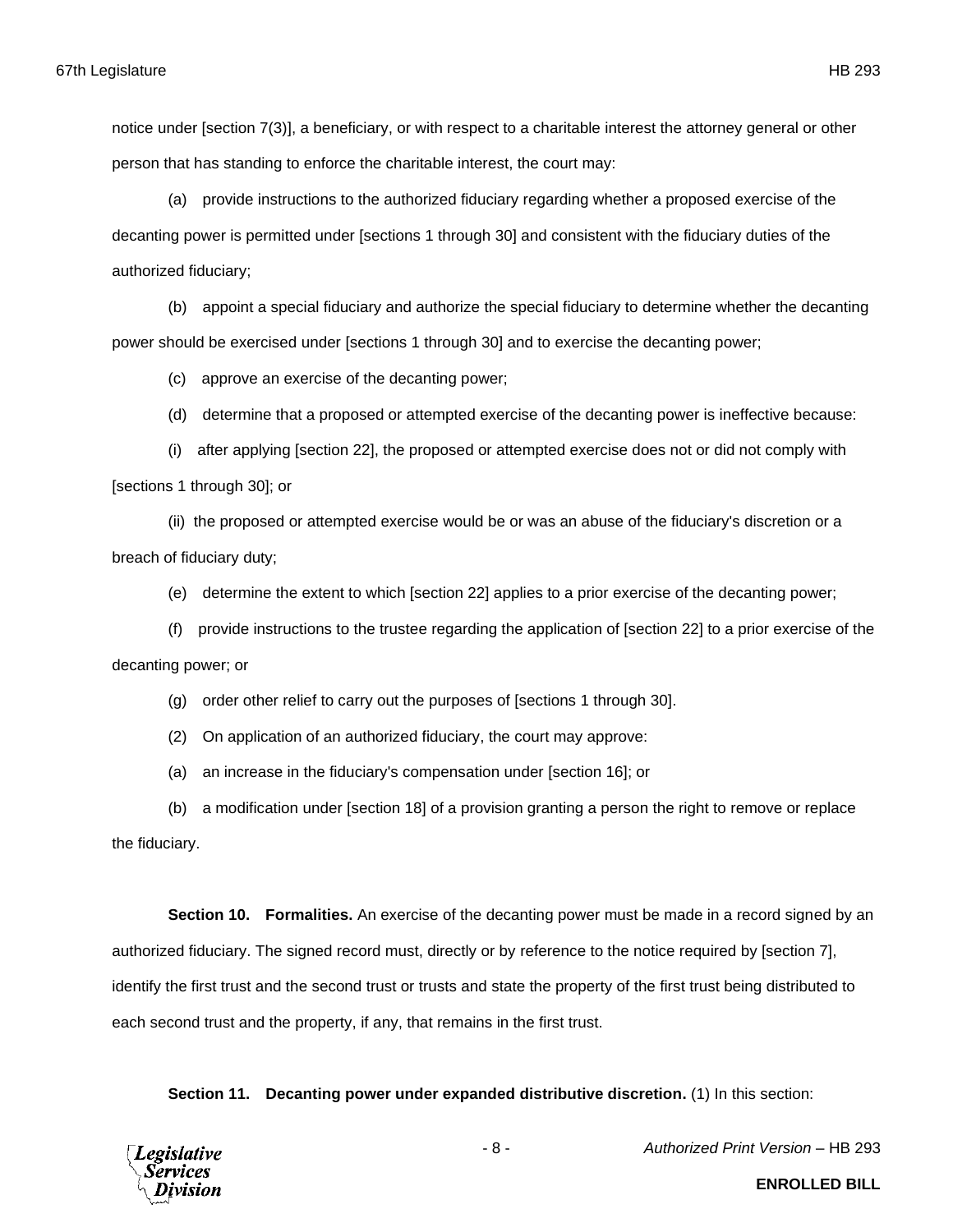(a) "Noncontingent right" means a right that is not subject to the exercise of discretion or the occurrence of a specified event that is not certain to occur. The term does not include a right held by a beneficiary if any person has discretion to distribute property subject to the right to any person other than the beneficiary or the beneficiary's estate.

(b) "Presumptive remainder beneficiary" means a qualified beneficiary other than a current beneficiary.

(c) "Successor beneficiary" means a beneficiary that is not a qualified beneficiary on the date the beneficiary's qualification is determined. The term does not include a person that is a beneficiary only because the person holds a nongeneral power of appointment.

(d) "Vested interest" means:

(i) a right to a mandatory distribution that is a noncontingent right as of the date of the exercise of the decanting power;

(ii) a current and noncontingent right, annually or more frequently, to a mandatory distribution of income, a specified dollar amount, or a percentage of value of some or all of the trust property;

(iii) a current and noncontingent right, annually or more frequently, to withdraw income, a specified dollar amount, or a percentage of value of some or all of the trust property;

(iv) a presently exercisable general power of appointment; or

(v) a right to receive an ascertainable part of the trust property on the trust's termination which is not subject to the exercise of discretion or to the occurrence of a specified event that is not certain to occur.

(2) Subject to subsection (3) and [section 14], an authorized fiduciary that has expanded distributive discretion over the principal of a first trust for the benefit of one or more current beneficiaries may exercise the decanting power over the principal of the first trust.

(3) Subject to [section 13], in an exercise of the decanting power under this section, a second trust may not:

(a) include as a current beneficiary a person that is not a current beneficiary of the first trust, except as otherwise provided in subsection (4);

(b) include as a presumptive remainder beneficiary or successor beneficiary a person that is not a current beneficiary, presumptive remainder beneficiary, or successor beneficiary of the first trust, except as



- 9 - *Authorized Print Version* – HB 293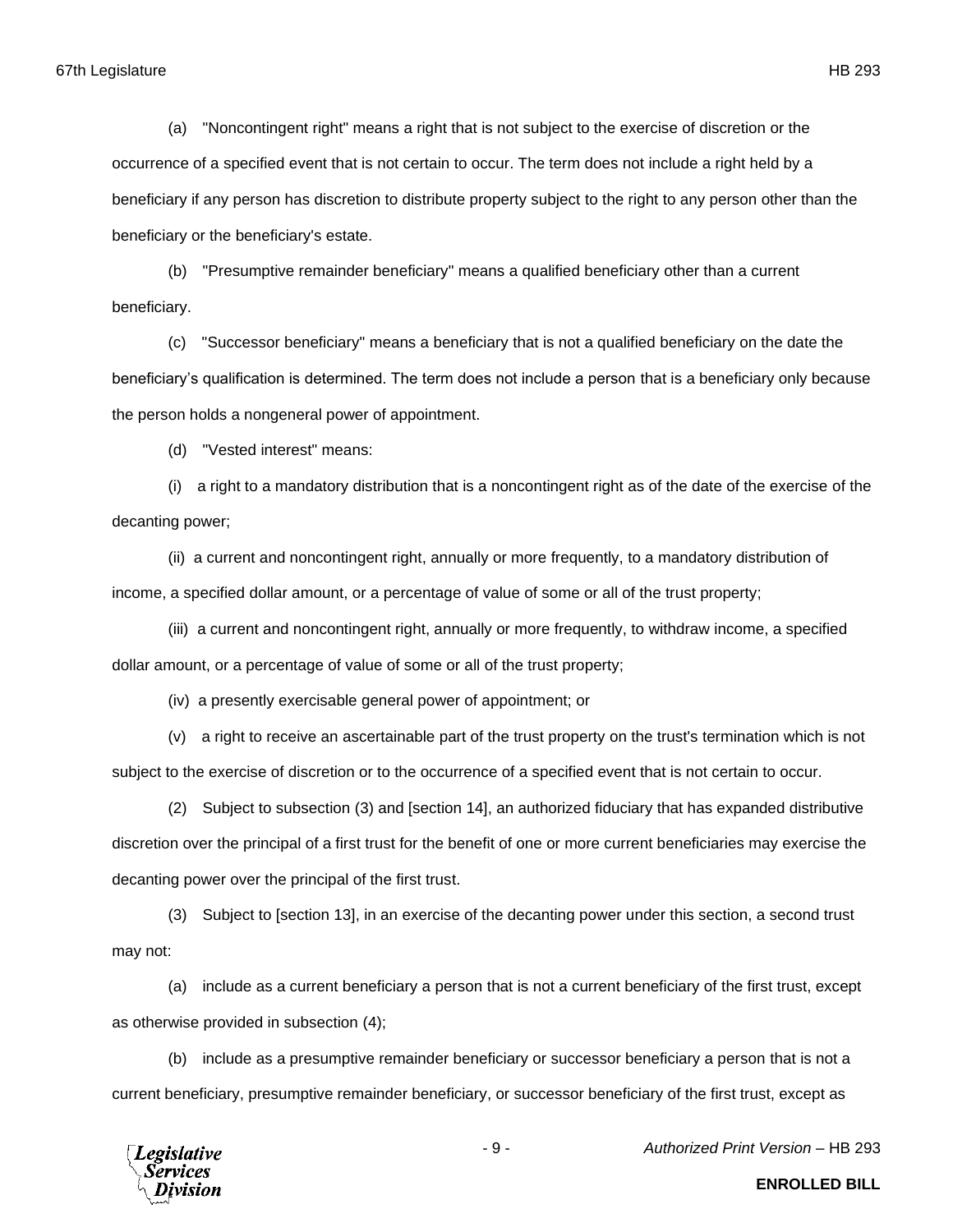otherwise provided in subsection (4); or

(c) reduce or eliminate a vested interest.

(4) Subject to subsection (3)(c) and [section 14], in an exercise of the decanting power under this section, a second trust may be a trust created or administered under the law of any jurisdiction and may:

(a) retain a power of appointment granted in the first trust;

(b) omit a power of appointment granted in the first trust, other than a presently exercisable general power of appointment;

(c) create or modify a power of appointment if the powerholder is a current beneficiary of the first trust and the authorized fiduciary has expanded distributive discretion to distribute principal to the beneficiary; and

(d) create or modify a power of appointment if the powerholder is a presumptive remainder beneficiary or successor beneficiary of the first trust, but the exercise of the power may take effect only after the powerholder becomes, or would have become if then living, a current beneficiary.

(5) A power of appointment described in subsections (4)(a) through (4)(d) may be general or nongeneral. The class of permissible appointees in favor of which the power may be exercised may be broader than or different from the beneficiaries of the first trust.

(6) If an authorized fiduciary has expanded distributive discretion over part but not all of the principal of a first trust, the fiduciary may exercise the decanting power under this section over that part of the principal over which the authorized fiduciary has expanded distributive discretion.

**Section 12. Decanting power under limited distributive discretion.** (1) In this section, "limited distributive discretion" means a discretionary power of distribution that is limited to an ascertainable standard or a reasonably definite standard.

(2) An authorized fiduciary that has limited distributive discretion over the principal of the first trust for benefit of one or more current beneficiaries may exercise the decanting power over the principal of the first trust.

(3) Under this section and subject to [section 14], a second trust may be created or administered under the law of any jurisdiction. Under this section, the second trusts, in the aggregate, must grant each beneficiary of the first trust beneficial interests that are substantially similar to the beneficial interests of the



- 10 - *Authorized Print Version* – HB 293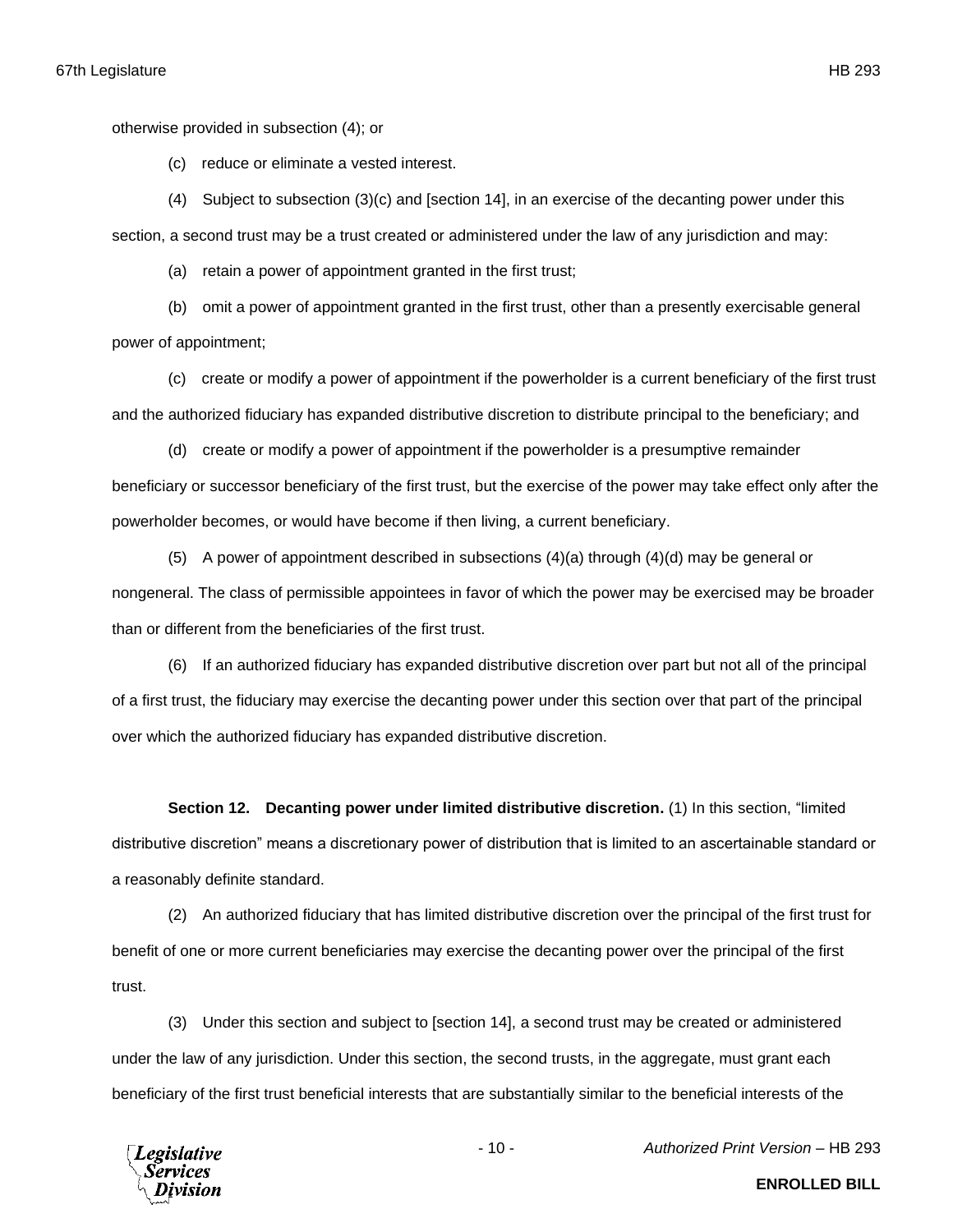beneficiary in the first trust.

(4) A power to make a distribution under a second trust for the benefit of a beneficiary who is an individual is substantially similar to a power under the first trust to make a distribution directly to the beneficiary. A distribution is for the benefit of a beneficiary if:

(a) the distribution is applied for the benefit of the beneficiary;

(b) the beneficiary is under a legal disability or the trustee reasonably believes the beneficiary is incapacitated, and the distribution is made as permitted under the Montana Uniform Trust Code; or

(c) the distribution is made as permitted under the terms of the first-trust instrument and the secondtrust instrument for the benefit of the beneficiary.

(5) If an authorized fiduciary has limited distributive discretion over part but not all of the principal of a first trust, the fiduciary may exercise the decanting power under this section over that part of the principal over which the authorized fiduciary has limited distributive discretion.

## **Section 13. Trust for beneficiary with disability.** (1) In this section:

(a) "Beneficiary with a disability" means a beneficiary of a first trust who the special-needs fiduciary believes may qualify for governmental benefits based on disability, whether or not the beneficiary currently receives those benefits or is an individual who has been adjudicated incapacitated.

(b) "Governmental benefits" means financial aid or services from a state, federal, or other public agency.

(c) "Special-needs fiduciary" means, with respect to a trust that has a beneficiary with a disability:

(i) a trustee or other fiduciary, other than a settlor, that has discretion to distribute part or all of the principal of a first trust to one or more current beneficiaries;

(ii) if no trustee or fiduciary has discretion under subsection  $(1)(c)(i)$ , a trustee or other fiduciary, other than a settlor, that has discretion to distribute part or all of the income of the first trust to one or more current beneficiaries; or

(iii) if no trustee or fiduciary has discretion under subsections  $(1)(c)(i)$  and  $(1)(c)(ii)$ , a trustee or other fiduciary, other than a settlor, that is required to distribute part or all of the income or principal of the first trust to one or more current beneficiaries.



- 11 - *Authorized Print Version* – HB 293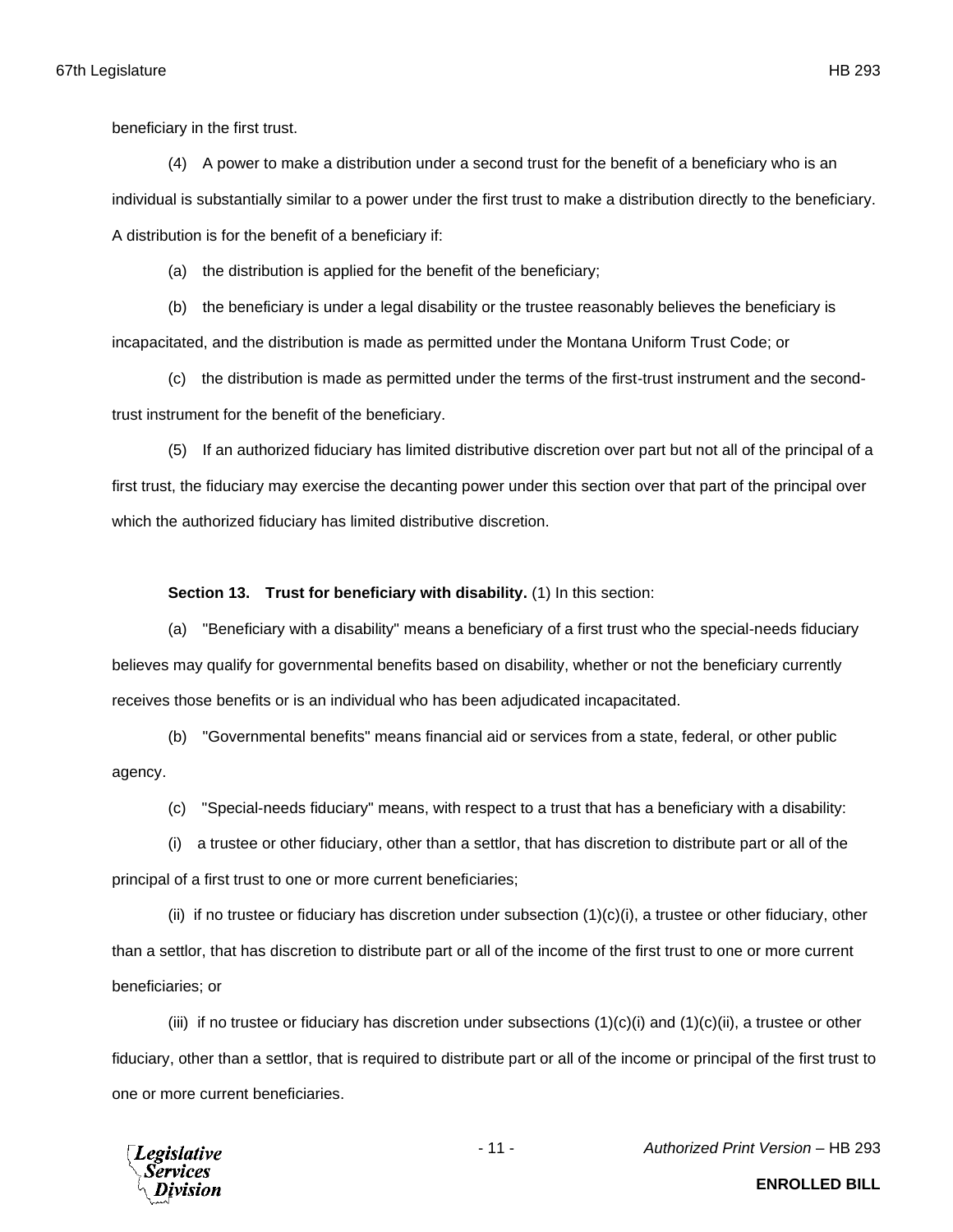(d) "Special-needs trust" means a trust the trustee believes would not be considered a resource for purposes of determining whether a beneficiary with a disability is eligible for governmental benefits.

(2) A special-needs fiduciary may exercise the decanting power under [section 11] over the principal of the first trust as if the fiduciary had authority to distribute principal to a beneficiary with a disability subject to expanded distributive discretion if:

(a) a second trust is a special-needs trust that benefits the beneficiary with a disability; and

(b) the special-needs fiduciary determines that exercise of the decanting power will further the purposes of the first trust.

(3) In an exercise of the decanting power under this section, the following rules apply:

(a) Notwithstanding [section 11(3)(b)], the interest in the second trust of a beneficiary with a disability may:

(i) be a pooled trust as defined by medicaid law for the benefit of the beneficiary with a disability under 42 U.S.C. 1396p(d)(4)(C), as amended; or

(ii) contain payback provisions complying with reimbursement requirements of medicaid law under 42 U.S.C. 1396p(d)(4)(A), as amended.

(b) [Section  $11(3)(c)$ ] does not apply to the interests of the beneficiary with a disability.

(c) Except as affected by any change to the interests of the beneficiary with a disability, the second trust, or if there are two or more second trusts, the second trusts in the aggregate, must grant each other beneficiary of the first trust beneficial interests in the second trusts that are substantially similar to the beneficiary's beneficial interests in the first trust.

**Section 14. Protection of charitable interest.** (1) In this section:

(a) "Determinable charitable interest" means a charitable interest that is a right to a mandatory distribution currently, periodically, on the occurrence of a specified event, or after the passage of a specified time and which is unconditional or will be held solely for charitable purposes.

(b) "Unconditional" means not subject to the occurrence of a specified event that is not certain to occur, other than a requirement in a trust instrument that a charitable organization be in existence or qualify under a particular provision of the United States Internal Revenue Code of 1986, as amended, on the date of



- 12 - *Authorized Print Version* – HB 293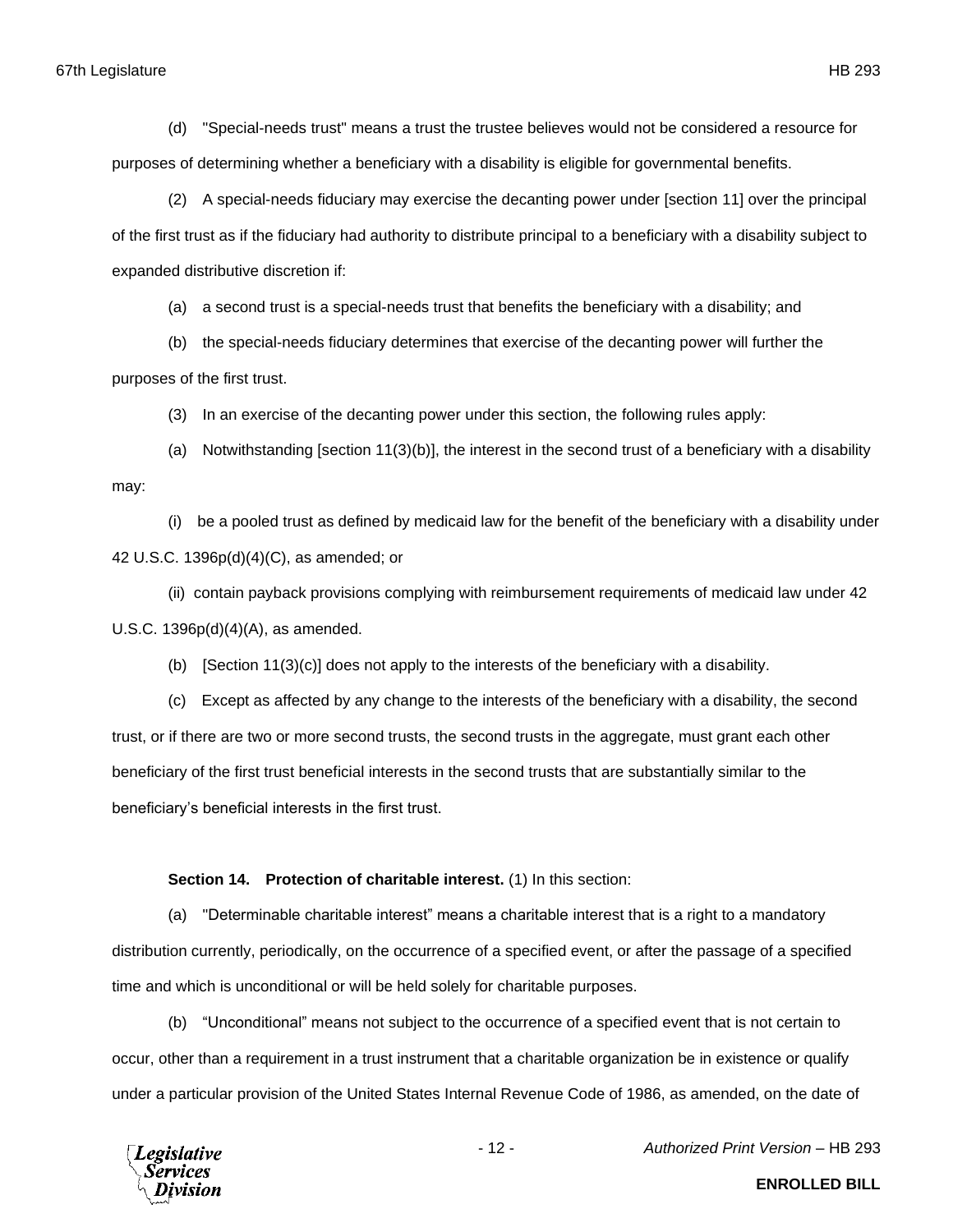the distribution, if the charitable organization meets the requirement on the date of determination.

(2) If a first trust contains a determinable charitable interest, the attorney general has the rights of a

qualified beneficiary and may represent and bind the charitable interest.

- (3) If a first trust contains a charitable interest, the second trust or trusts may not:
- (a) diminish the charitable interest;
- (b) diminish the interest of an identified charitable organization that holds the charitable interest;
- (c) alter any charitable purpose stated in the first-trust instrument; or
- (d) alter any condition or restriction related to the charitable interest.
- (4) If there are two or more second trusts, the second trusts must be treated as one trust for purposes

of determining whether the exercise of the decanting power diminishes the charitable interest or diminishes the interest of an identified charitable organization for purposes of subsection (3).

(5) If a first trust contains a determinable charitable interest, the second trust or trusts that include a charitable interest pursuant to subsection (3) must be administered under the law of this state unless:

(a) the attorney general, after receiving notice under [section 7], fails to object in a signed record delivered to the authorized fiduciary within the notice period;

(b) the attorney general consents in a signed record to the second trust or trusts being administered under the law of another jurisdiction; or

(c) the court approves the exercise of the decanting power.

(6) [Sections 1 through 30] does not limit the powers and duties of the attorney general under law of this state other than [sections 1 through 30].

**Section 15. Trust limitation on decanting.** (1) An authorized fiduciary may not exercise the decanting power to the extent the first-trust instrument expressly prohibits exercise of:

(a) the decanting power; or

(b) a power granted by state law to the fiduciary to distribute part or all of the principal of the trust to another trust or to modify the trust.

(2) Exercise of the decanting power is subject to any restriction in the first-trust instrument that expressly applies to exercise of:



- 13 - *Authorized Print Version* – HB 293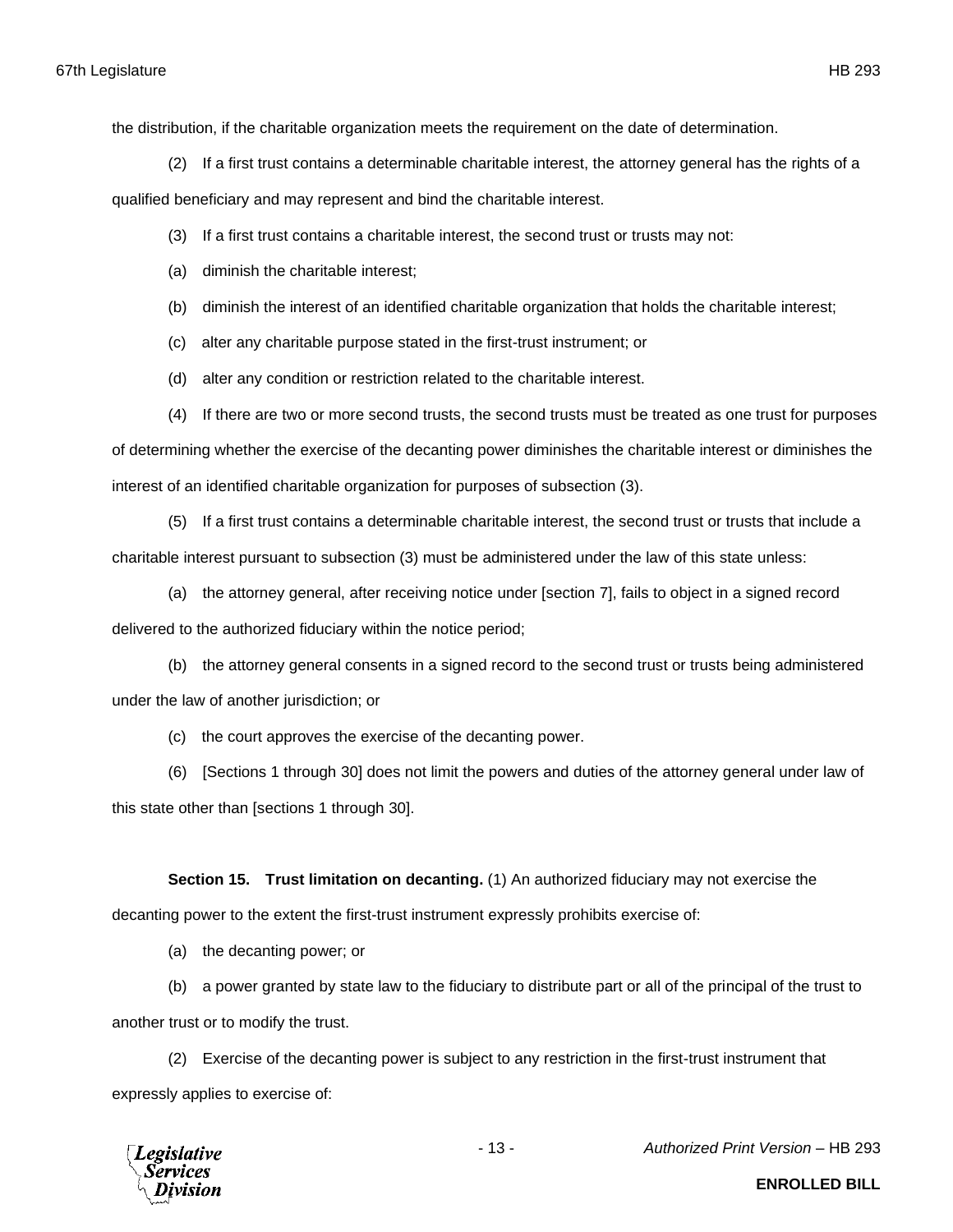(a) the decanting power; or

(b) a power granted by state law to a fiduciary to distribute part or all of the principal of the trust to another trust or to modify the trust.

(3) A general prohibition of the amendment or revocation of a first trust, a spendthrift clause, or a clause restraining the voluntary or involuntary transfer of a beneficiary's interest does not preclude exercise of the decanting power.

(4) Subject to subsections (1) and (2), an authorized fiduciary may exercise the decanting power under [sections 1 through 30] even if the first-trust instrument permits the authorized fiduciary or another person to modify the first-trust instrument or to distribute part or all of the principal of the first trust to another trust.

(5) If a first-trust instrument contains an express prohibition described in subsection (1) or an express restriction described in subsection (2), the provision must be included in the second-trust instrument.

**Section 16. Change in compensation.** (1) If a first-trust instrument specifies an authorized fiduciary's compensation, the fiduciary may not exercise the decanting power to increase the fiduciary's compensation above the specified compensation unless:

- (a) all qualified beneficiaries of the second trust consent to the increase in a signed record; or
- (b) the increase is approved by the court.

(2) If a first-trust instrument does not specify an authorized fiduciary's compensation, the fiduciary may not exercise the decanting power to increase the fiduciary's compensation above the compensation permitted by the Montana Uniform Trust Code unless:

(a) all qualified beneficiaries of the second trust consent to the increase in a signed record; or

(b) the increase is approved by the court.

(3) A change in an authorized fiduciary's compensation that is incidental to other changes made by the exercise of the decanting power is not an increase in the fiduciary's compensation for purposes of subsections (1) and (2).

**Section 17. Relief from liability and indemnification.** (1) Except as otherwise provided in this section, a second-trust instrument may not relieve an authorized fiduciary from liability for breach of trust to a



- 14 - *Authorized Print Version* – HB 293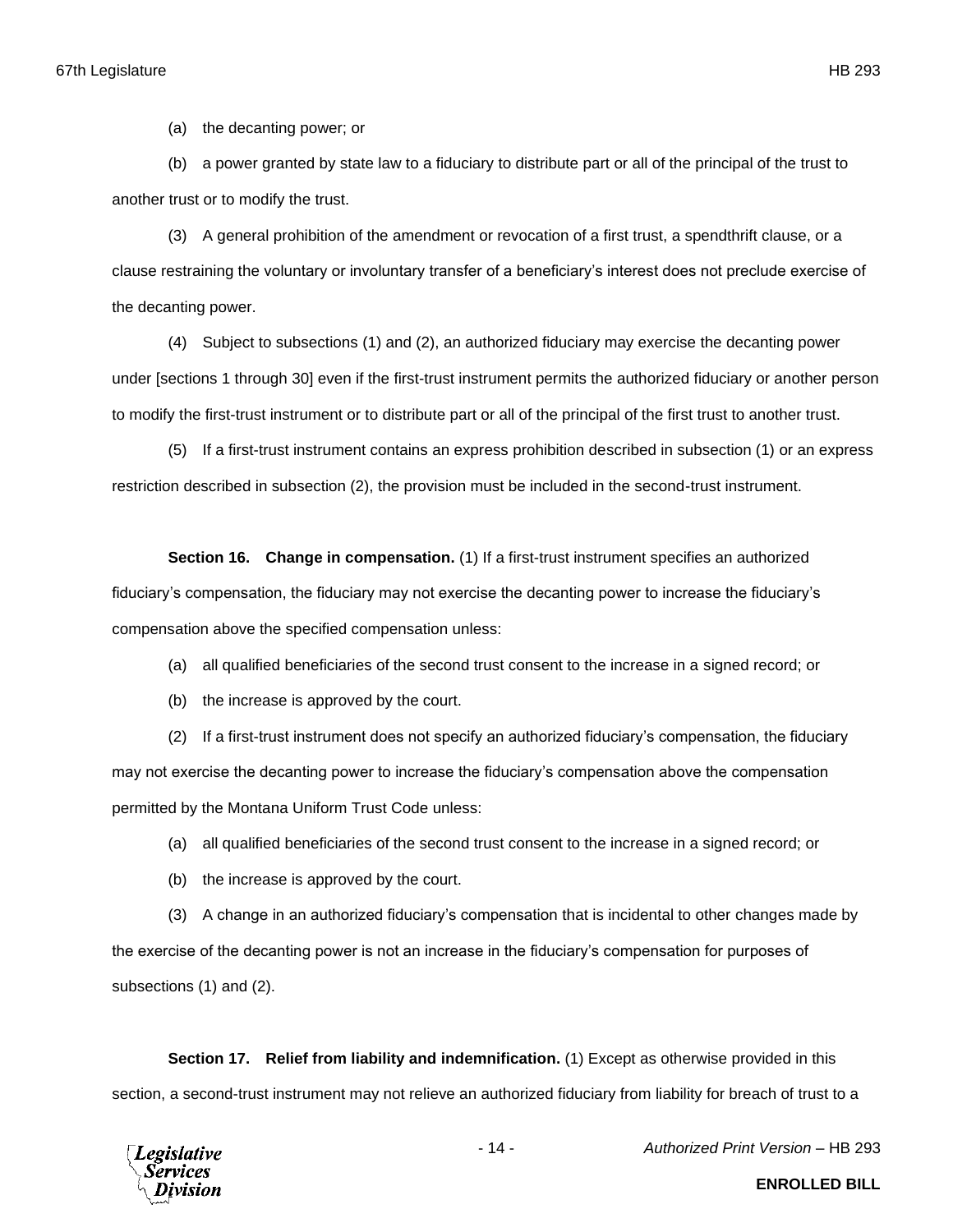greater extent than the first-trust instrument.

(2) A second-trust instrument may provide for indemnification of an authorized fiduciary of the first trust or another person acting in a fiduciary capacity under the first trust for any liability or claim that would have been payable from the first trust if the decanting power had not been exercised.

(3) A second-trust instrument may not reduce fiduciary liability in the aggregate.

(4) Subject to subsection (3), a second-trust instrument may divide and reallocate fiduciary powers among fiduciaries, including one or more trustees, distribution advisors, investment advisors, trust protectors, or other persons, and relieve a fiduciary from liability for an act or failure to act of another fiduciary as permitted by law of this state other than [sections 1 through 30].

**Section 18. Removal or replacement of authorized fiduciary.** An authorized fiduciary may not exercise the decanting power to modify a provision in a first-trust instrument granting another person power to remove or replace the fiduciary unless:

(1) the person holding the power consents to the modification in a signed record and the modification applies only to the person;

(2) the person holding the power and the qualified beneficiaries of the second trust consent to the modification in a signed record and the modification grants a substantially similar power to another person; or

(3) the court approves the modification and the modification grants a substantially similar power to another person.

**Section 19. Tax-related limitations.** (1) In this section:

(a) "Grantor trust" means a trust as to which a settlor of a first trust is considered the owner under 26 U.S.C. 671 through 677, as amended, or 26 U.S.C. 679, as amended.

(b) "Internal Revenue Code" means the United States Internal Revenue Code of 1986, as amended.

(c) "Nongrantor trust" means a trust that is not a grantor trust.

(d) "Qualified benefits property" means property subject to the minimum distribution requirements of

26 U.S.C. 401(a)(9), as amended, and any applicable regulations, or to any similar requirements that refer to 26 U.S.C. 401(a)(9) or the regulations.

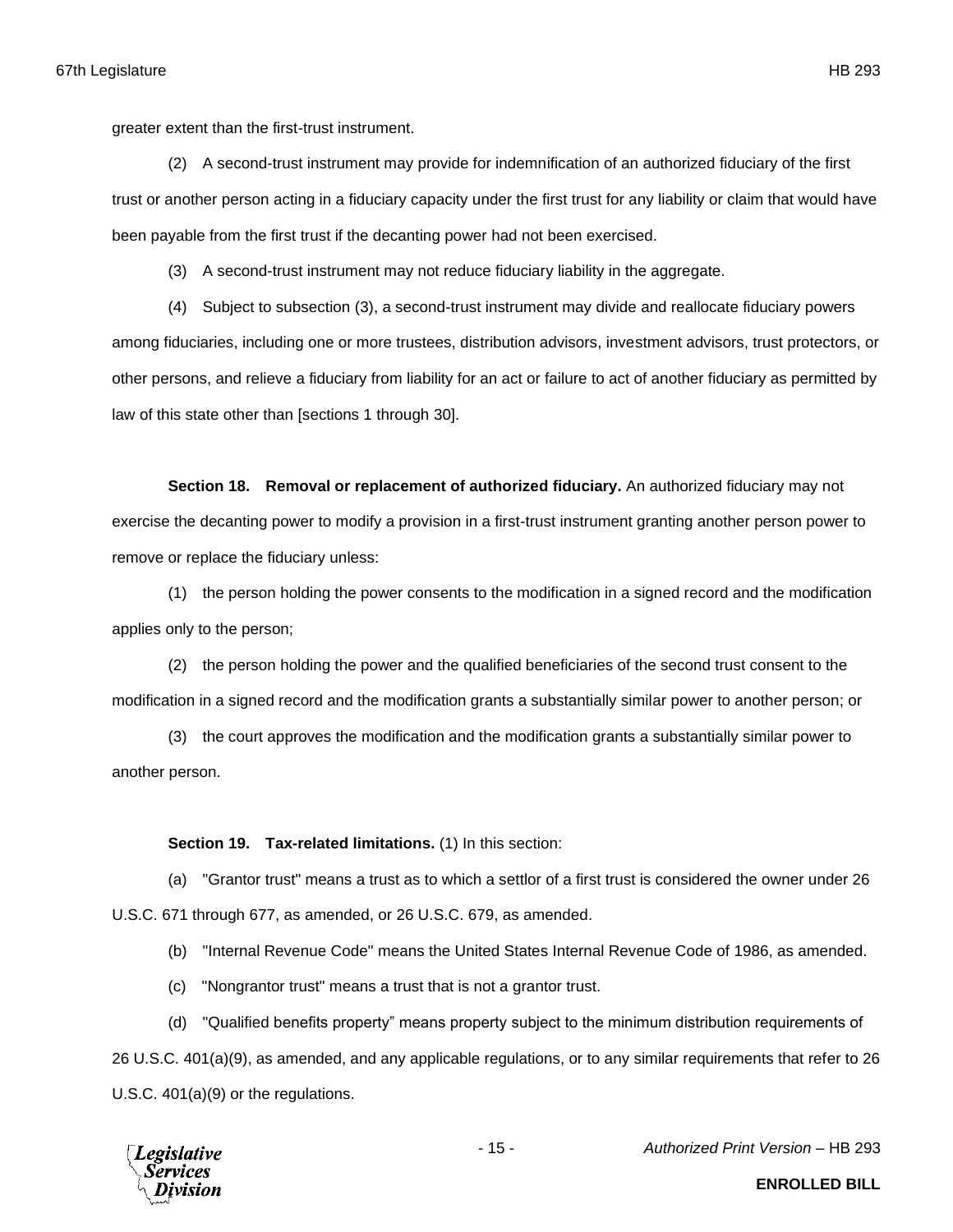(2) An exercise of the decanting power is subject to the following limitations:

(a) If a first trust contains property that qualified, or would have qualified but for provisions of [sections 1 through 30] other than this section, for a marital deduction for purposes of the gift or estate tax under the Internal Revenue Code or a state gift, estate, or inheritance tax, the second-trust instrument may not include or omit any term that, if included in or omitted from the trust instrument for the trust to which the property was transferred, would have prevented the transfer from qualifying for the deduction, or would have reduced the amount of the deduction, under the same provisions of the Internal Revenue Code or state law under which the transfer qualified.

(b) If the first trust contains property that qualified, or would have qualified but for provisions of [sections 1 through 30] other than this section, for a charitable deduction for purposes of the income, gift, or estate tax under the Internal Revenue Code or a state income, gift, estate, or inheritance tax, the second-trust instrument may not include or omit any term that, if included in or omitted from the trust instrument for the trust to which the property was transferred, would have prevented the transfer from qualifying for the deduction, or would have reduced the amount of the deduction, under the same provisions of the Internal Revenue Code or state law under which the transfer qualified.

(c) If the first trust contains property that qualified, or would have qualified but for provisions of [sections 1 through 30] other than this section, for the exclusion from the gift tax described in 26 U.S.C. 2503(b), as amended, the second-trust instrument may not include or omit a term that, if included in or omitted from the trust instrument for the trust to which the property was transferred, would have prevented the transfer from qualifying under 26 U.S.C. 2503(b), as amended. If the first trust contains property that qualified, or would have qualified but for provisions of [sections 1 through 30] other than this section, for the exclusion from the gift tax described in 26 U.S.C. 2503(b), as amended, by application of 26 U.S.C. 2503(c), as amended, the secondtrust instrument may not include or omit a term that, if included or omitted from the trust instrument for the trust to which the property was transferred, would have prevented the transfer from qualifying under 26 U.S.C. 2503(c), as amended.

(d) If the property of the first trust includes shares of stock in an S corporation, as defined in 26 U.S.C. 1361, as amended, and the first trust is, or but for provisions of [sections 1 through 30] other than this section would be, a permitted shareholder under any provision of 26 U.S.C. 1361, as amended, an authorized fiduciary



- 16 - *Authorized Print Version* – HB 293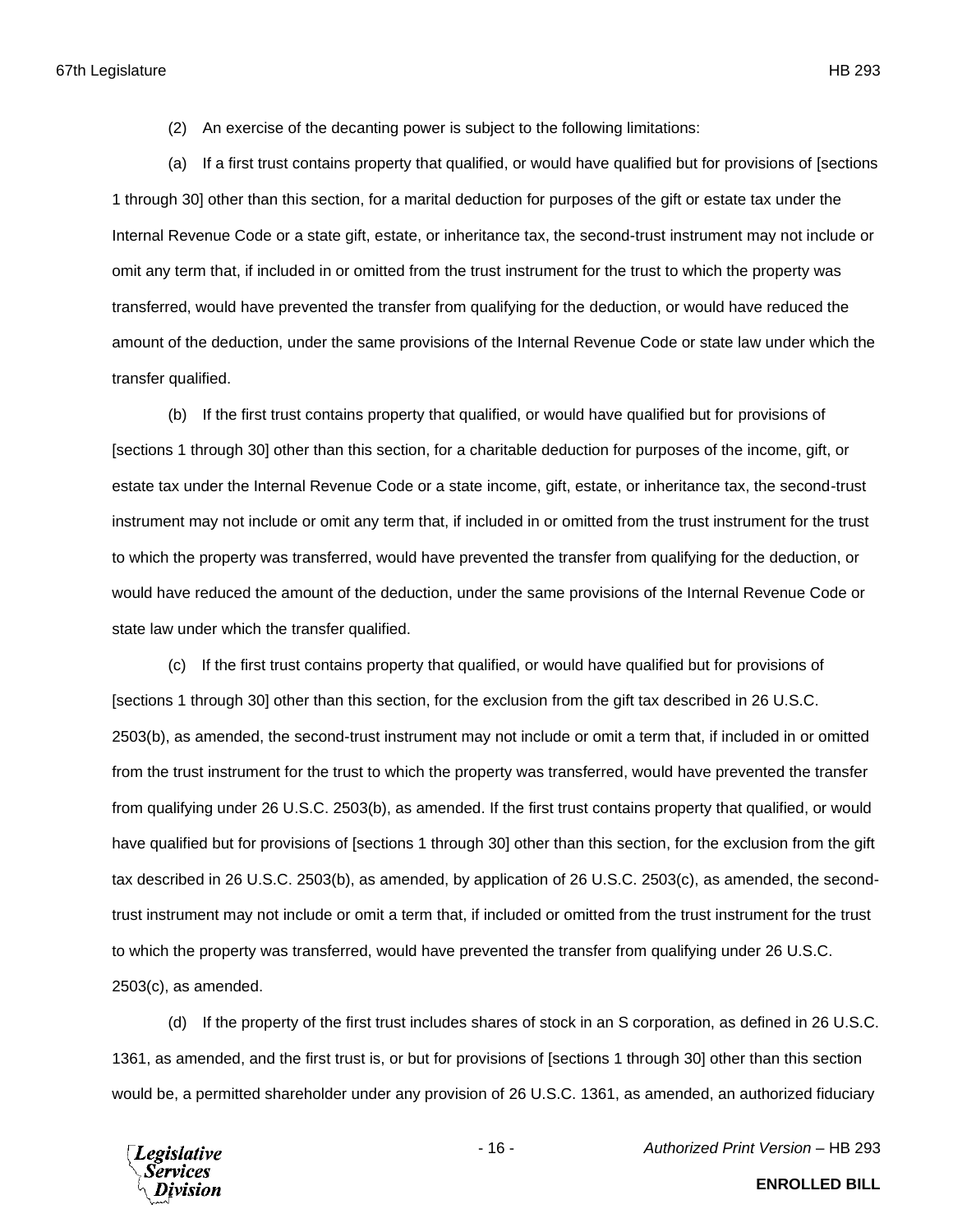may exercise the power with respect to part or all of the S-corporation stock only if any second trust receiving the stock is a permitted shareholder under 26 U.S.C. 1361(c)(2), as amended. If the property of the first trust includes shares of stock in an S corporation and the first trust is, or but for provisions of [sections 1 through 30] other than this section would be, a qualified subchapter-S trust within the meaning of 26 U.S.C. 1361(d), as amended, the second-trust instrument may not include or omit a term that prevents the second trust from qualifying as a qualified subchapter-S trust.

(e) If the first trust contains property that qualified, or would have qualified but for provisions of [sections 1 through 30] other than this section, for a zero inclusion ratio for purposes of the generation-skipping transfer tax under 26 U.S.C. 2642(c), as amended, the second-trust instrument may not include or omit a term that, if included in or omitted from the first-trust instrument, would have prevented the transfer to the first trust from qualifying for a zero inclusion ratio under 26 U.S.C. 2642(c), as amended.

(f) If the first trust is directly or indirectly the beneficiary of qualified benefits property, the second-trust instrument may not include or omit any term that, if included in or omitted from the first-trust instrument, would have increased the minimum distributions required with respect to the qualified benefits property under 26 U.S.C. 401(a)(9), as amended, and any applicable regulations, or any similar requirements that refer to 26 U.S.C. 401(a)(9), as amended, or the regulations. If an attempted exercise of the decanting power violates the preceding sentence, the trustee is deemed to have held the qualified benefits property and any reinvested distributions of the property as a separate share from the date of the exercise of the power and [section 22] applies to the separate share.

(g) If the first trust qualifies as a grantor trust because of the application of 26 U.S.C.  $672(f)(2)(A)$ , as amended, the second trust may not include or omit a term that, if included in or omitted from the first-trust instrument, would have prevented the first trust from qualifying under 26 U.S.C. 672(f)(2)(A), as amended.

(h) In this subsection (2)(h), "tax benefit" means a federal or state tax deduction, exemption, exclusion, or other benefit not otherwise listed in this section, except for a benefit arising from being a grantor trust. Subject to subsection (2)(h)(i) and (2)(h)(ii) below, a second-trust instrument may not include or omit a term that, if included in or omitted from the first-trust instrument, would have prevented qualification for a tax benefit if:

(i) the first-trust instrument expressly indicates an intent to qualify for the benefit or the first-trust



- 17 - *Authorized Print Version* – HB 293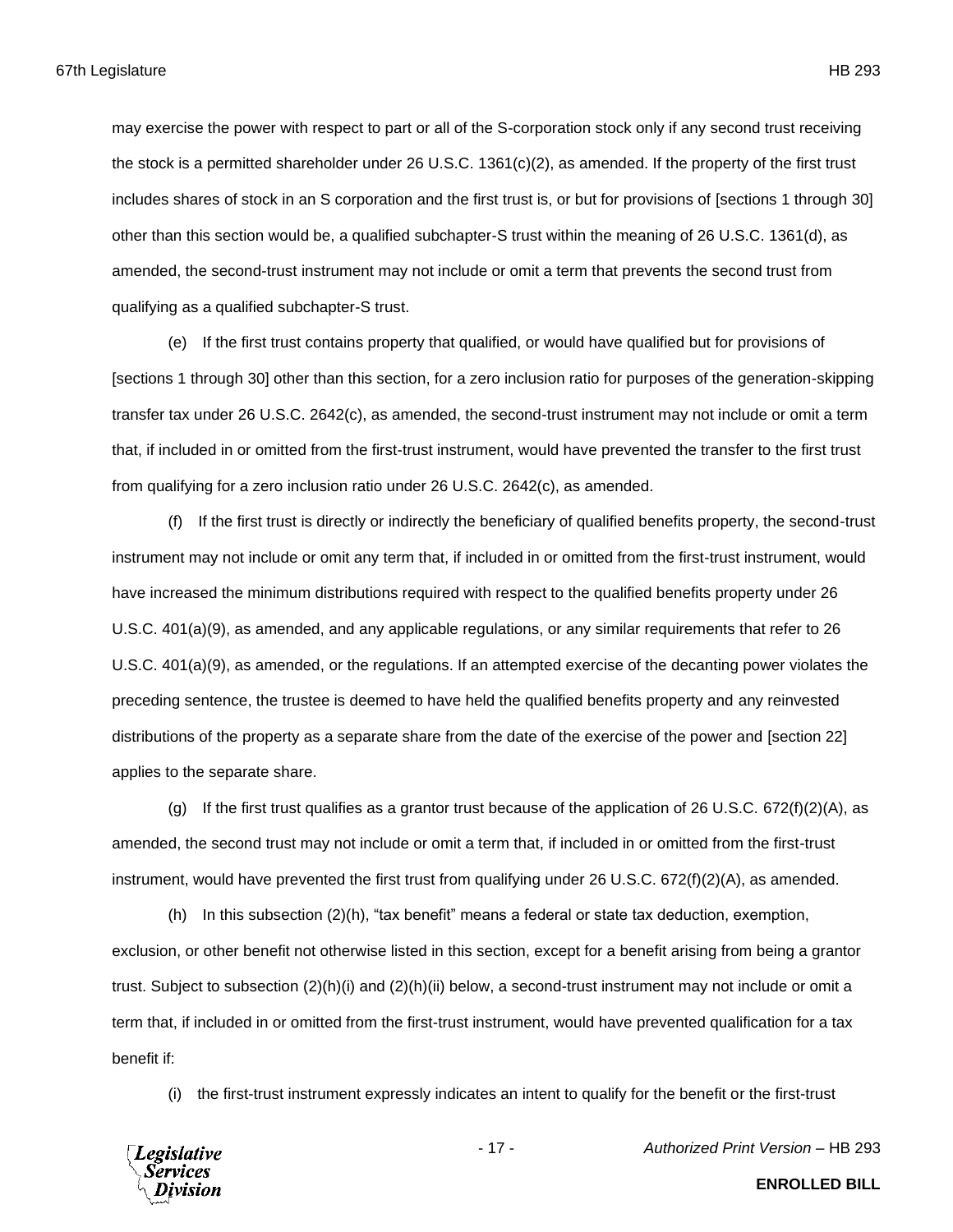instrument clearly is designed to enable the first trust to qualify for the benefit; and

(ii) the transfer of property held by the first trust or the first trust qualified, or but for provisions of

[sections 1 through 30] other than this section, would have qualified for the tax benefit.

(i) Subject to subsection (2)(d):

(i) except as otherwise provided in subsection  $(2)(g)$ , the second trust may be a nongrantor trust,

even if the first trust is a grantor trust; and

(ii) except as otherwise provided in subsection  $(2)(j)$ , the second trust may be a grantor trust, even if the first trust is a nongrantor trust.

(j) An authorized fiduciary may not exercise the decanting power if a settlor objects in a signed record delivered to the fiduciary within the notice period and:

(i) the first trust and a second trust are both grantor trusts, in whole or in part, the first trust grants the settlor or another person the power to cause the first trust to cease to be a grantor trust, and the second trust does not grant an equivalent power to the settlor or other person; or

(ii) the first trust is a nongrantor trust and a second trust is a grantor trust, in whole or in part, with respect to the settlor, unless:

(A) the settlor has the power at all times to cause the second trust to cease to be a grantor trust; or

(B) the first-trust instrument contains a provision granting the settlor or another person a power that would cause the first trust to cease to be a grantor trust and the second-trust instrument contains the same provision.

**Section 20. Duration of second trust.** (1) Subject to subsection (2), a second trust may have a duration that is the same as or different from the duration of the first trust.

(2) To the extent that property of a second trust is attributable to property of the first trust, the property of the second trust is subject to any rules governing maximum perpetuity, accumulation, or suspension of the power of alienation, which apply to property of the first trust.

**Section 21. Need to distribute not required.** An authorized fiduciary may exercise the decanting power whether or not under the first trust's discretionary distribution standard the fiduciary would have made or



- 18 - *Authorized Print Version* – HB 293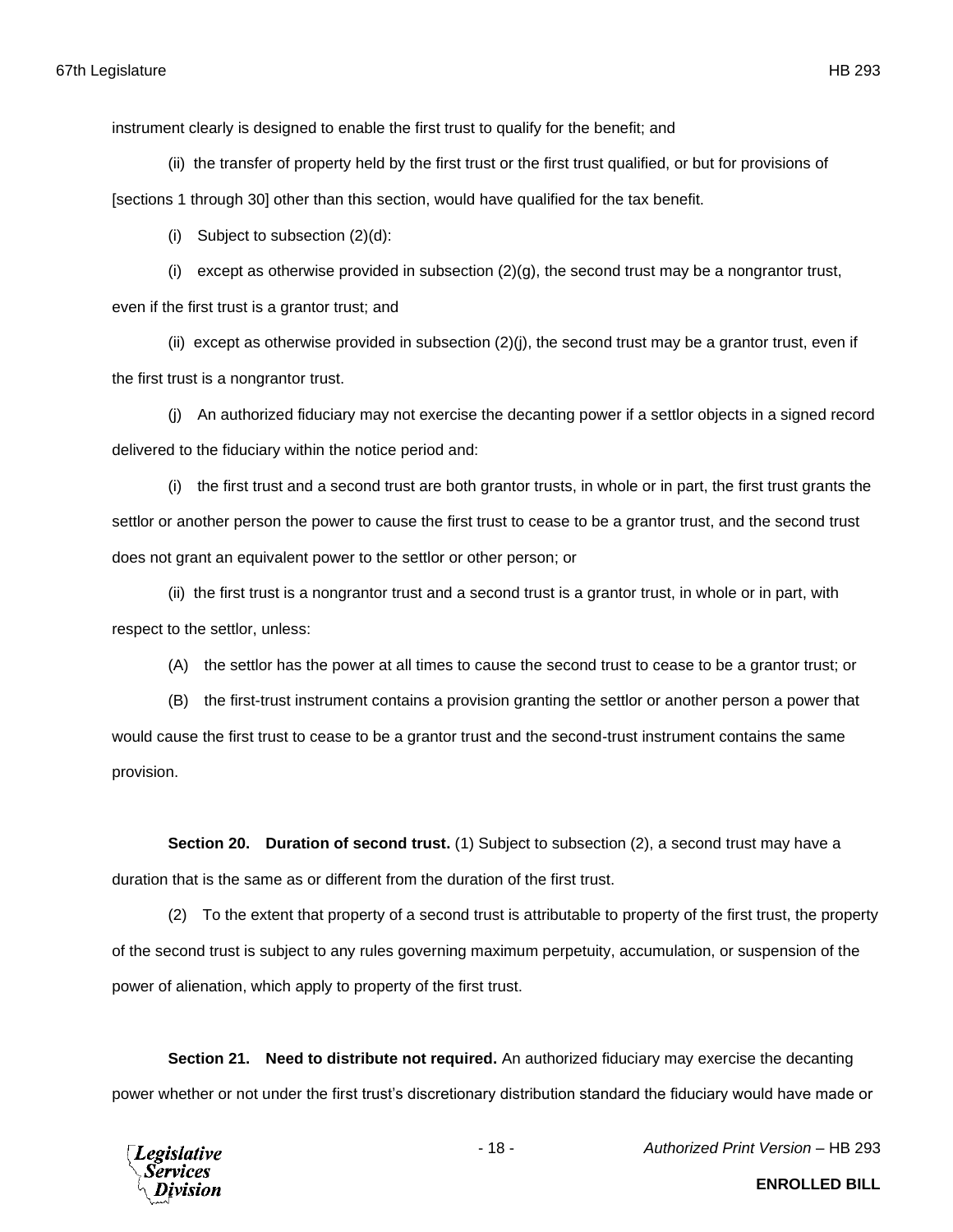could have been compelled to make a discretionary distribution of principal at the time of the exercise.

**Section 22. Saving provision.** (1) If exercise of the decanting power would be effective under [sections 1 through 30] except that the second-trust instrument in part does not comply with [sections 1 through 30], the exercise of the power is effective and the following rules apply with respect to the principal of the second trust attributable to the exercise of the power:

(a) A provision in the second-trust instrument that is not permitted under [sections 1 through 30] is void to the extent necessary to comply with [sections 1 through 30].

(b) A provision required by [sections 1 through 30] to be in the second-trust instrument that is not contained in the instrument is deemed to be included in the instrument to the extent necessary to comply with [sections 1 through 30].

(2) If a trustee or other fiduciary of a second trust determines that subsection (1) applies to a prior exercise of the decanting power, the fiduciary shall take corrective action consistent with the fiduciary's duties.

**Section 23. Trust for care of animal.** (1) In this section:

(a) "Animal trust" means a trust or an interest in a trust created to provide for the care of one or more animals.

(b) "Protector" means a person appointed in an animal trust to enforce the trust on behalf of the animal or, if no such person is appointed in the trust, a person appointed by the court for that purpose.

(2) The decanting power may be exercised over an animal trust that has a protector to the extent the trust could be decanted under [sections 1 through 30] if each animal that benefits from the trust were an individual, if the protector consents in a signed record to the exercise of the power.

(3) A protector for an animal has the rights under [sections 1 through 30] of a qualified beneficiary.

(4) Notwithstanding any other provision of [sections 1 through 30], if a first trust is an animal trust, in an exercise of the decanting power, the second trust must provide that trust property may be applied only to its intended purpose for the period the first trust benefitted the animal.

**Section 24. Terms of second trust.** A reference in Title 72, chapter 38, to a trust instrument or terms

**Legislative** Services

- 19 - *Authorized Print Version* – HB 293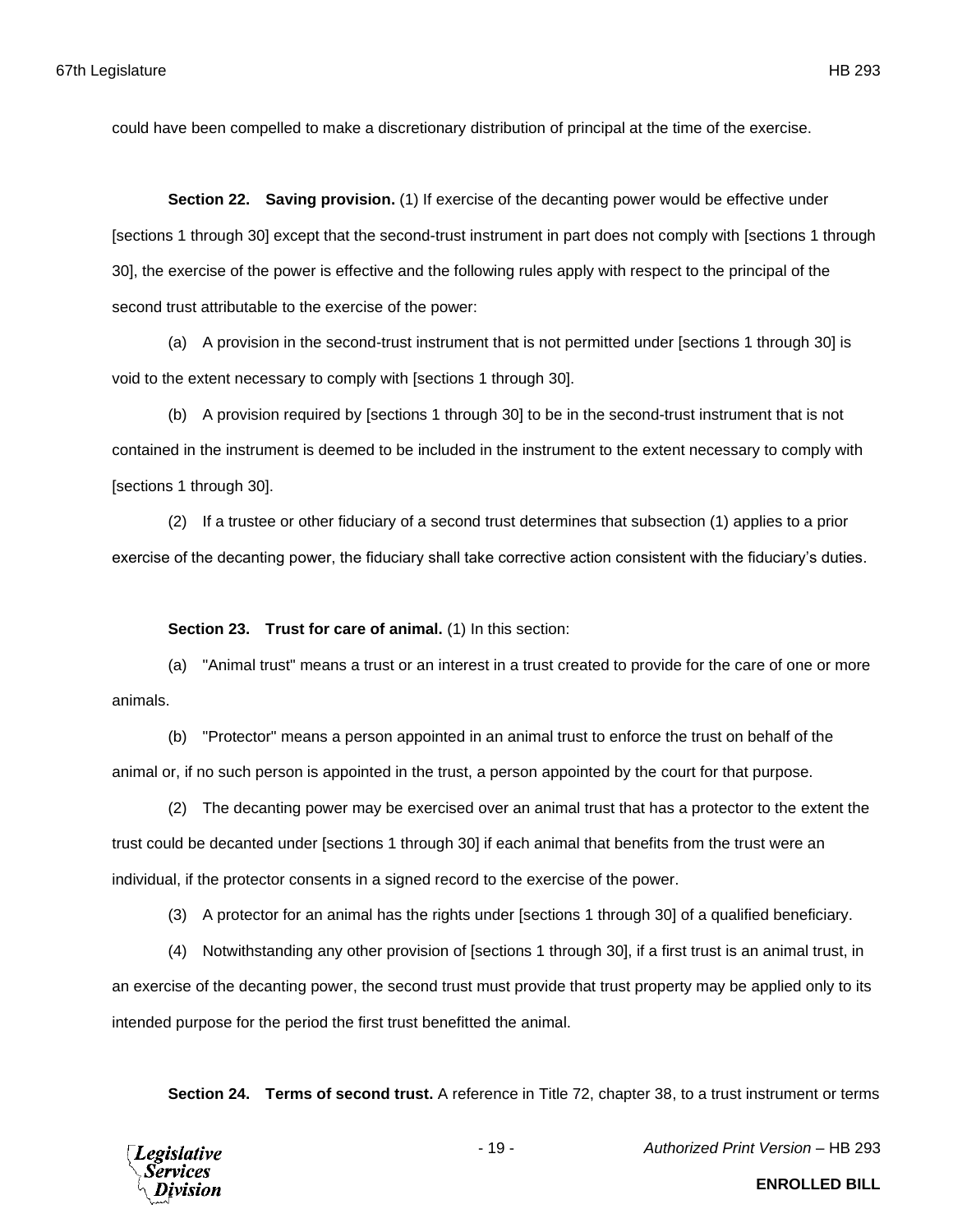of the trust includes a second-trust instrument and the terms of the second trust.

**Section 25. Settlor.** (1) For purposes of law of this state other than [sections 1 through 30] and subject to subsection (2), a settlor of a first trust is deemed to be the settlor of the second trust with respect to the portion of the principal of the first trust subject to the exercise of the decanting power.

(2) In determining settlor intent with respect to a second trust, the intent of a settlor of the first trust, a settlor of the second trust, and the authorized fiduciary may be considered.

**Section 26. Later-discovered property.** (1) Except as otherwise provided in subsection (3), if exercise of the decanting power was intended to distribute all the principal of the first trust to one or more second trusts, later-discovered property belonging to the first trust and property paid to or acquired by the first trust after the exercise of the power is part of the trust estate of the second trust or trusts.

(2) Except as otherwise provided in subsection (3), if exercise of the decanting power was intended to distribute less than all the principal of the first trust to one or more second trusts, later-discovered property belonging to the first trust or property paid to or acquired by the first trust after exercise of the power remains part of the trust estate of the first trust.

(3) An authorized fiduciary may provide in an exercise of the decanting power or by the terms of a second trust for disposition of later-discovered property belonging to the first trust or property paid to or acquired by the first trust after exercise of the power.

**Section 27. Obligations.** A debt, liability, or other obligation enforceable against property of a first trust is enforceable to the same extent against the property when held by the second trust after exercise of the decanting power.

**Section 28. Uniformity of application and construction.** In applying and construing this uniform act, consideration must be given to the need to promote uniformity of the law with respect to its subject matter among states that enact it.



**ENROLLED BILL**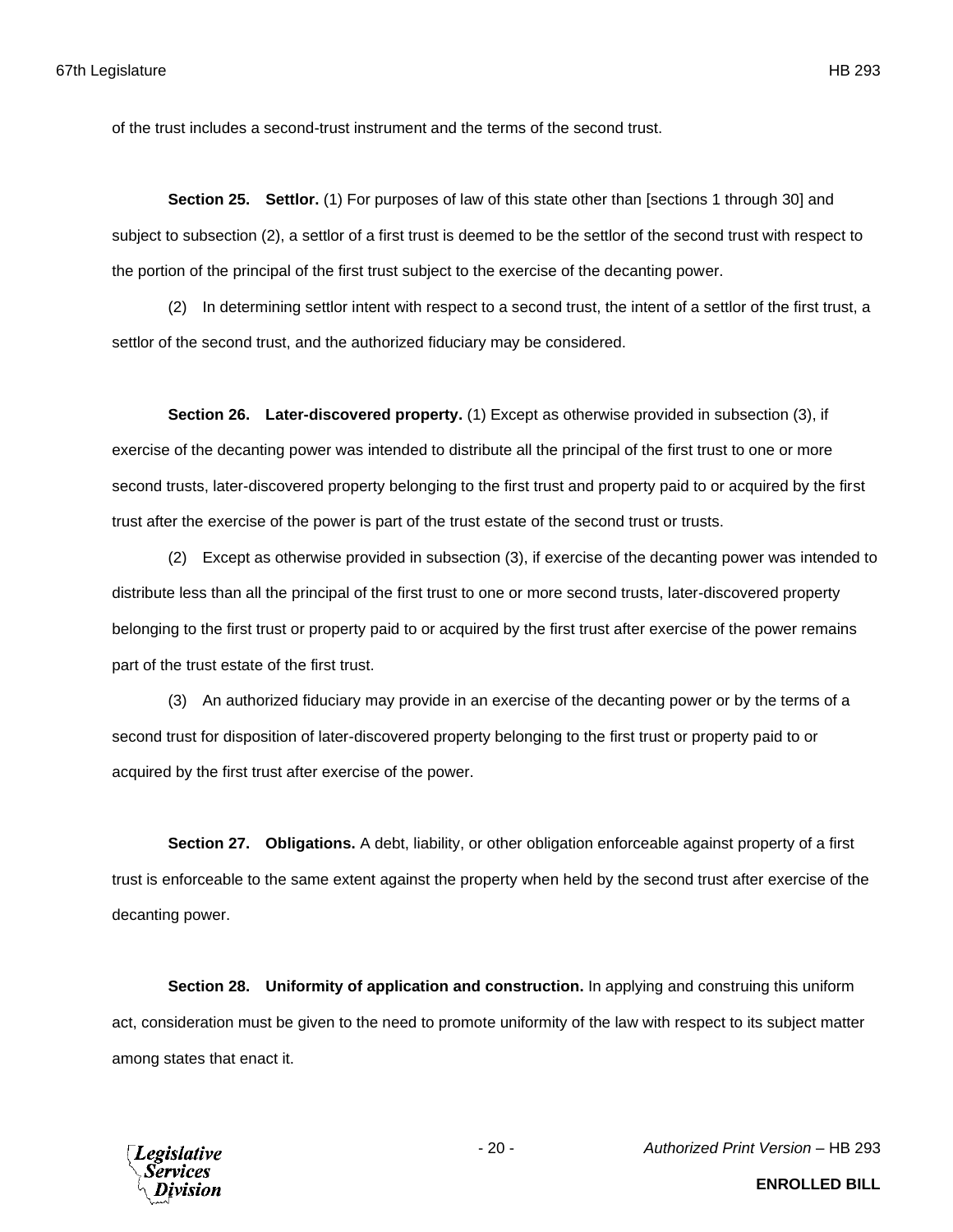**Section 29. Relation to electronic signatures in global and national commerce act.** [Sections 1 through 30] modifies, limits, or supersedes the Electronic Signatures in Global and National Commerce Act, 15 U.S.C. 7001, et seq., but does not modify, limit, or supersede section 101(c) of that act, 15 U.S.C. 7001(c), or authorize electronic delivery of any of the notices described in section 103(b) of that act, 15 U.S.C. 7003(b).

**Section 30. Common law of trusts -- principles of equity.** The common law of trusts and principles of equity supplement [sections 1 through 30] except to the extent modified by [sections 1 through 30] or another statute of this state.

**Section 31. Severability.** If any provision of [this act] or its application to any person or circumstance is held invalid, the invalidity does not affect other provisions or applications of [this act] which can be given effect without the invalid provision or application, and to this end the provisions of [this act] are severable.

**Section 32. Codification instruction.** [Sections 1 through 30] are intended to be codified as an integral part of Title 72, and the provisions of Title 72 apply to [sections 1 through 30].

- END -

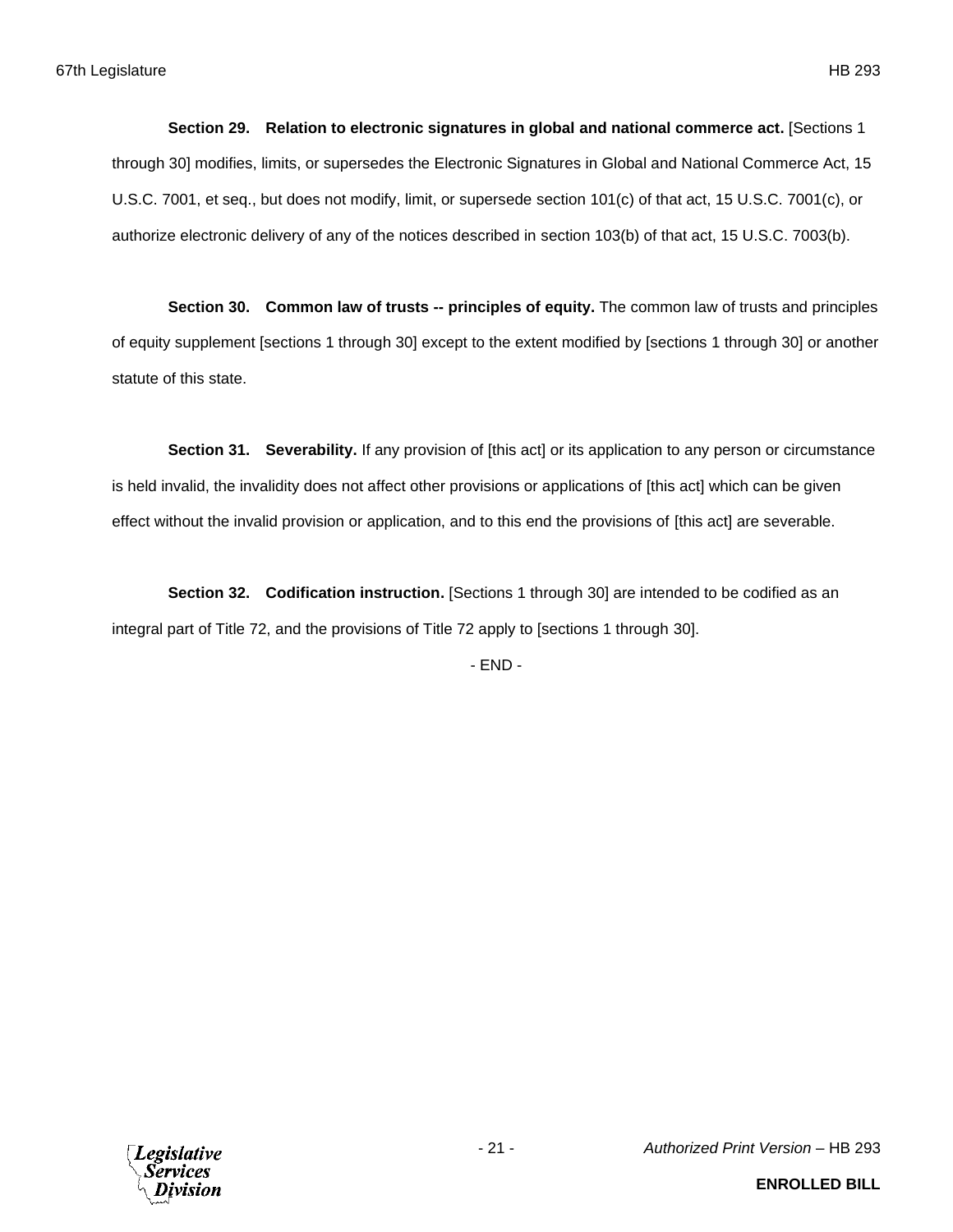I hereby certify that the within bill,

HB 293, originated in the House.

Chief Clerk of the House

Speaker of the House

| Signed this | dav    |
|-------------|--------|
| $\Omega'$   | -2021. |

\_\_\_\_\_\_\_\_\_\_\_\_\_\_\_\_\_\_\_\_\_\_\_\_\_\_\_\_\_\_\_\_\_\_\_\_\_\_\_\_\_\_\_

\_\_\_\_\_\_\_\_\_\_\_\_\_\_\_\_\_\_\_\_\_\_\_\_\_\_\_\_\_\_\_\_\_\_\_\_\_\_\_\_\_\_\_

President of the Senate

| Sianed this |  |
|-------------|--|
| $\Omega$    |  |

\_\_\_\_\_\_\_\_\_\_\_\_\_\_\_\_\_\_\_\_\_\_\_\_\_\_\_\_\_\_\_\_\_\_\_\_\_\_\_\_\_\_\_